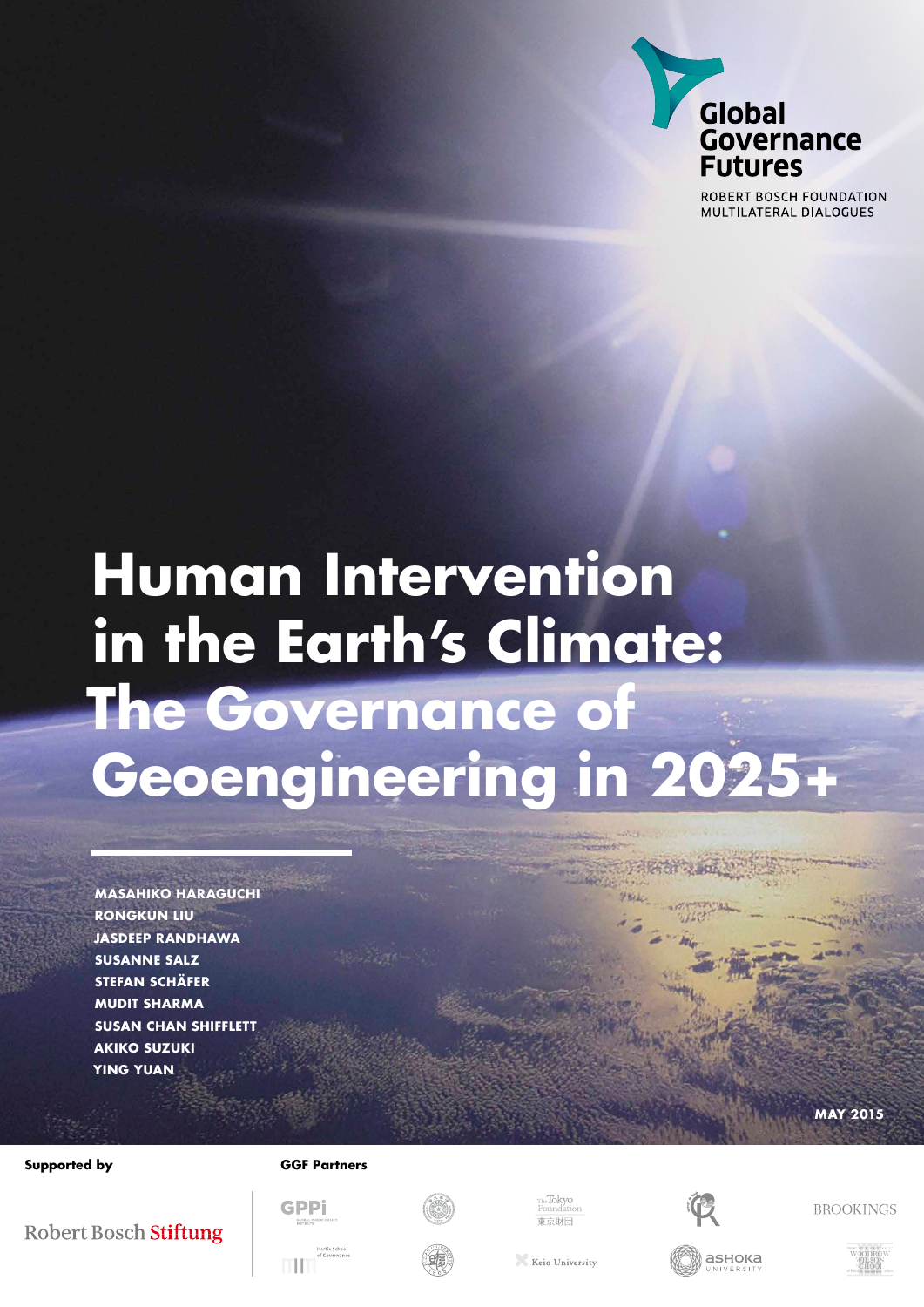## **Acronyms**

| AR <sub>5</sub> | Fifth Assessment Report of the Intergovernmental Panel on Climate Change |
|-----------------|--------------------------------------------------------------------------|
| <b>BECCS</b>    | Bioenergy with Carbon Capture and Storage                                |
| CDR             | Carbon Dioxide Removal                                                   |
| <b>COP</b>      | Conference of the Parties                                                |
| GE              | Geoengineering                                                           |
| <b>GGRC</b>     | German Geoengineering Research Center                                    |
| <b>INDCs</b>    | Intended Nationally Determined Contributions                             |
| <b>IPCC</b>     | Intergovernmental Panel on Climate Change                                |
| <b>MoST</b>     | Ministry of Science and Technology of the People's Republic of China     |
| <b>SRM</b>      | Solar Radiation Management                                               |
| <b>SRSRM</b>    | Special Report on Solar Radiation Management                             |
| <b>UNCG</b>     | United Nations Convention on Geoengineering                              |
| <b>UNFCCC</b>   | United Nations Framework Convention on Climate Change                    |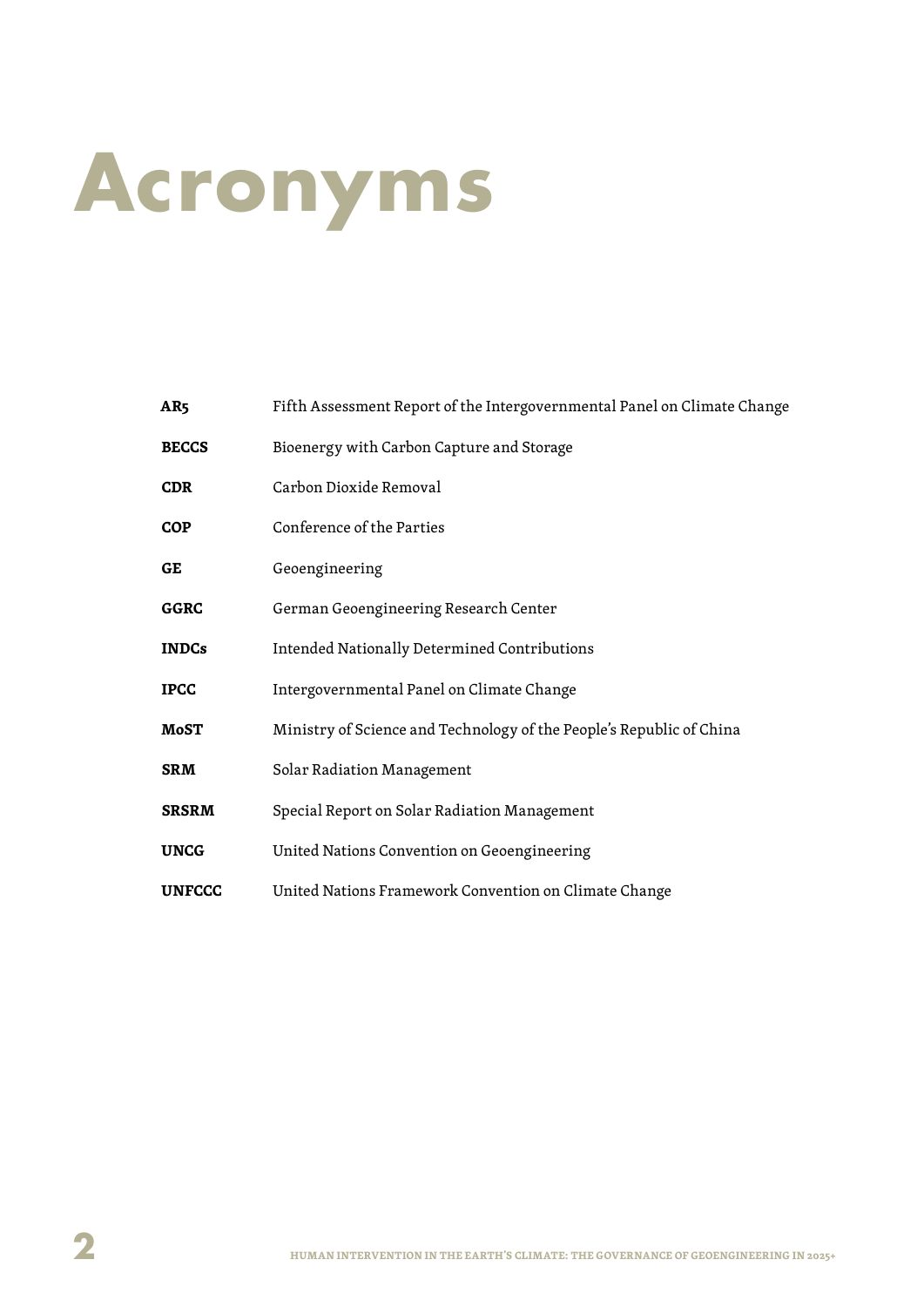## **Table of Contents**

| 04 | <b>About the Program</b>                                                          |
|----|-----------------------------------------------------------------------------------|
| 06 | <b>Executive Summary</b>                                                          |
| 10 | <b>Introduction</b>                                                               |
| 15 | <b>Scenario 1: Mitigating for</b><br>the Future?                                  |
| 20 | <b>Scenario 2: Geoengineering</b><br>the Future?                                  |
| 25 | <b>Policy Recommendations</b>                                                     |
| 27 | <b>Fellows of the Global</b><br>Geoengineering<br><b>Governance Working Group</b> |
| 30 | <b>Annex: Scenario-Planning</b><br><b>Methodology</b>                             |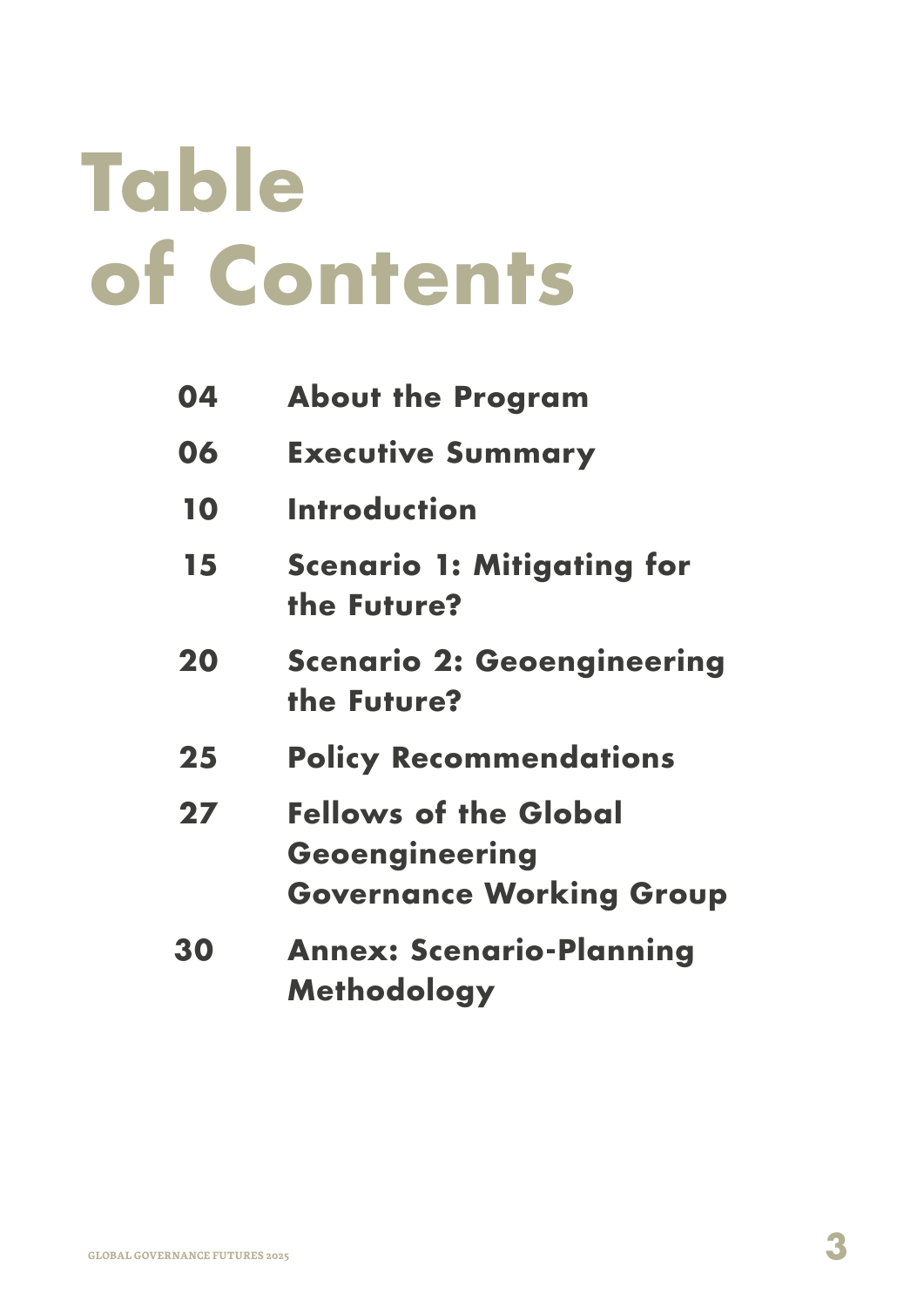## **About the Program**

The Global Governance Futures program (GGF) brings together young professionals to look ahead 10 years and to recommend ways to address global challenges.

Building on the success of the first two rounds of the program (GGF 2020 and GGF 2022), GGF 2025 assembled 25 GGF fellows from Germany, China, Japan, India and the United States (five from each country). Over the course of 2014 and 2015, the fellows participated in four dialogue sessions: in Berlin (8-12 June 2014), Tokyo and Beijing (9-15 October 2014), New Delhi (18-22 January 2015) and Washington, DC (3-7 May 2015).

The GGF 2025 fellows – a diverse mix from the public, private and non-profit sectors, and selected from a highly competitive field of applicants – formed three working groups that focused on Internet governance, geoengineering governance and global arms control, respectively. Using instruments from the field of futures research, the working groups produced scenarios for their respective issue areas. These scenarios are potential histories, not predictions, of the future. Based on their findings, the fellows produced a range of publications – including this report – that present recommendations for steps to take on these issues towards a more desirable future.

The greatest asset of the program is the diversity of the fellows and the collective energy they develop when they discuss, debate and engage with each other during the four intense working sessions. This is why the fellows occupy the center stage of the program, setting GGF apart from many other young-leaders programs. The fellows play an active role in shaping the agenda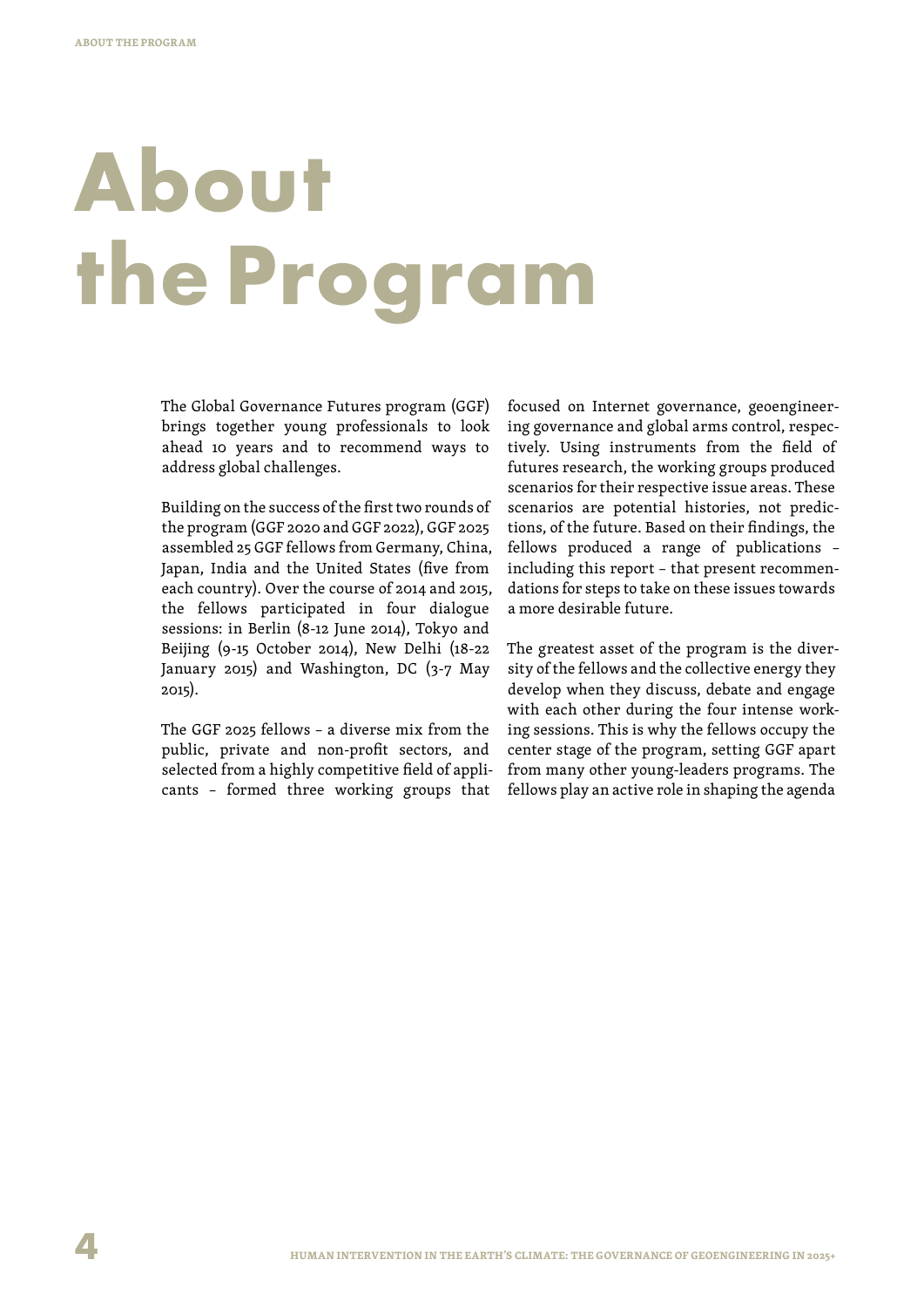of their working groups. The working process draws upon the GGF method and brings together the unique strengths, experiences and perspectives of each fellow in working towards a common goal. In addition, the fellows meet with leading policymakers and experts from each participating country. The GGF team works closely with the fellows to help them achieve their goals and, in the process, cultivates a community that will last well beyond the duration of the program, through a growing and active alumni network.

GGF is made possible by a broad array of dedicated supporters. The program was initiated by the Global Public Policy Institute (GPPi), along with the Robert Bosch Stiftung. The program consortium is composed of academic institutions, foundations and think tanks from across the five participating countries. The GGF partners are GPPi, the Hertie School of Governance, Tsinghua University, Fudan University, Ashoka University, the Centre for Policy Research, the Tokyo Foundation, Keio University, the Woodrow Wilson School of Public and International Affairs, and the Brookings Institution. The core responsibility for the design and implementation of the program lies with the GGF program team at GPPi. In addition, GGF relies on the advice and guidance of the GGF steering committee, made up of senior policymakers and academics. The program is generously supported by the Robert Bosch Stiftung.

*The fellows of the global geoengineering governance working group would like to thank the organizers of GGF 2025, the Robert Bosch Stiftung and everyone else who contributed to making the program possible – especially Thorsten Benner, Michelle Chang, Mirko Hohmann, Johannes Gabriel and Joel Sandhu. We are also grateful to Alex Fragstein for the design work, Oliver Read and Esther Yi for editing and colleagues at GPPi for commenting on this report.*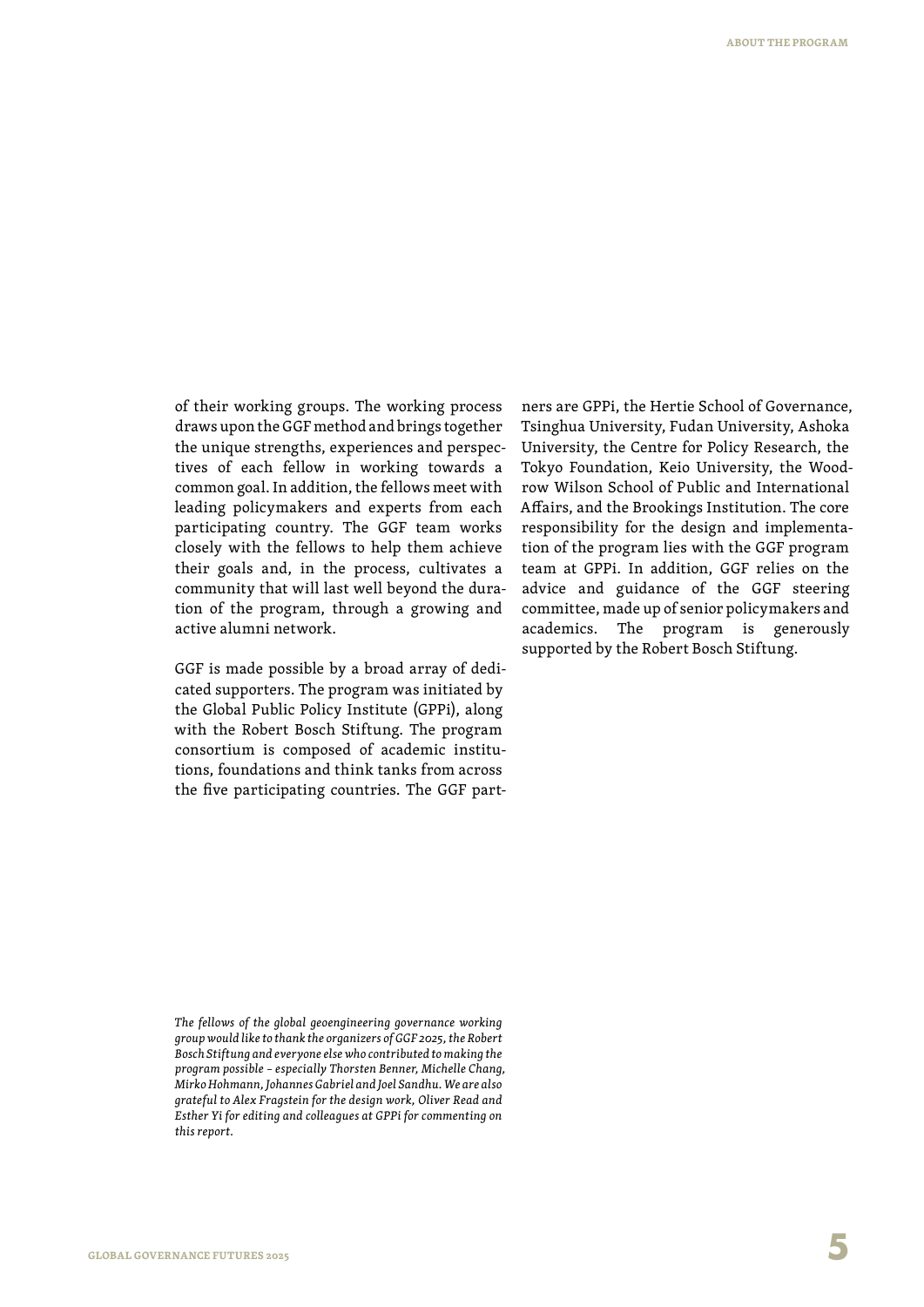## **Zecutive Summary**

## Introduction

*Portrayed by some as a potential way to bypass the political barriers that have stymied action on climate change, and by others as "playing God," geoengineering (GE) has provoked impassioned debate.*

> Geoengineering, or climate engineering, is the umbrella term for large-scale technological interventions into the climate system that seek to counter some of the effects of global warming. Due to limited progress in reducing global greenhouse-gas emissions thus far, geoengineering has been increasingly investigated as a potential addition to the portfolio of climate responses. At this point, however, the shape and role that geoengineering will take in the future remain highly uncertain. In this report, we look 10 years ahead, at the year 2025, and present two scenarios of geoengineering's possible evolution, with the goal of providing policy recommendations for its effective governance.

> Geoengineering technologies are generally divided into approaches that aim to reflect sunlight away from the earth (solar radiation management, SRM), and approaches that aim to remove carbon dioxide from the atmosphere (carbon dioxide removal, CDR). This report focuses on SRM interventions, and particularly on those methods that aim to reflect sunlight by injecting reflective particles into the stratosphere.

Such interventions raise important governance issues that are different from those raised by CDR techniques. This is because SRM would have a quick, global effect, could be deployed by a single actor or a small group of actors at a relatively low cost, and would have different impacts on different regions of the world. SRM is also likely to be perceived as a more fundamental intervention than CDR into the workings of the planet, with the potential for significant societal conflict to result from different worldviews and value systems. Most CDR technologies, on the other hand, would act only over long timescales, are prohibitively expensive at the moment and would require collaboration between many actors in order to have a significant effect on the climate.

SRM has also generated various concerns. First, it has been argued that SRM would create a "moral hazard" by reducing the incentive for states to engage in mitigation and adaptation efforts, for SRM may prove to be faster, cheaper and less difficult to agree upon in international negotiations. Second, its potential impacts are highly uncertain. Factors that will be particularly difficult to predict and understand include regional and local impacts on agricultural production, water resources and biodiversity. Third, it has been questioned whether it is ethically permissible to interfere with Earth-system processes at such a fundamental level.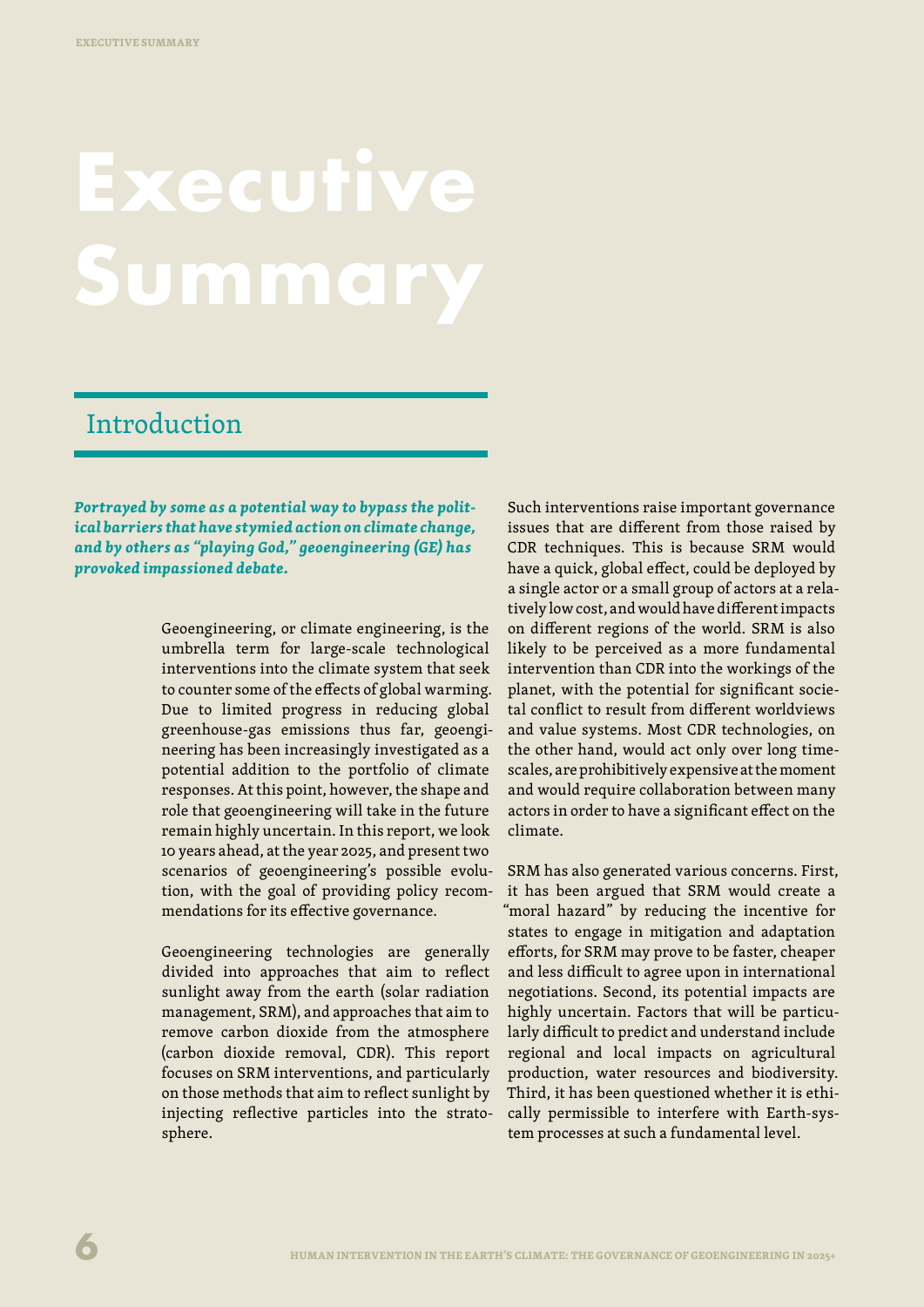The global governance of SRM will have to take these concerns into account. Although SRM is still in its infancy and may take decades to research, develop and deploy, it is precisely this early stage of development that offers a critical window of opportunity for developing collaborative and inclusive approaches to effective global governance of the potential SRM lifecycle, or parts thereof.

## Scenarios

We consider the above characteristics of SRM and the concerns it generates in two hypothetical scenarios set in the year 2025:

- 1. Mitigating for the Future?: The first scenario describes a world that achieves a binding agreement on reducing greenhouse-gas emissions and yet experiences unilateral SRM testing in the absence of global SRM governance.
- 2. Geoengineering the Future?: The second scenario describes a world in which negotiations at the United Nations Framework Convention on Climate Change (UNFCCC) fail to reach a binding global agreement on reducing emissions, leading involved parties to pay greater attention to SRM as a potential means of reducing expected climatechange impacts, and to its governance.

#### **SCENARIO 1: MITIGATING FOR THE FUTURE?**

In this scenario, countries are in the process of implementing binding emissions reductions that had been agreed upon at the Conference of the Parties of the UNFCCC in 2017. While the rate of global emissions is on a downward trend, the overall stock of greenhouse gases in the atmosphere continues to cause climate-related natural disasters. Agreement on reducing emissions has lessened concerns about the possibility of SRM creating a "moral hazard" by lowering the incentive for states to engage in mitigation and adaptation efforts; as a result, SRM research has been given a measure of legitimacy. With the onslaught of recent natural disasters, there is a renewed sense of urgency to pursue SRM research. At the same time, there is a lack of

concerted effort to govern or collaborate on geoengineering. Therefore, some countries engage in unilateral research and testing of SRM approaches. These unilateral activities breed mistrust among countries when it comes to issues of SRM testing and deployment plans.

**Scenario 2: Geoengineering the Future?**

In this scenario, there is no global binding agreement on reducing greenhouse-gas emissions. The Intended Nationally Determined Contributions (INDCs) are vastly insufficient for keeping global warming below the 2°C threshold. With global greenhouse-gas emissions still rising, climate change continues to be perceived as one of the most serious and urgent threats to society and the economy. The increasing severity and frequency of climate-related natural disasters increase interest in SRM. Public funders and non-profit foundations support initial research on SRM, and commercial capital soon gets involved, with expectations of financial returns from a new technology that the world desperately needs. A major international research collaboration on SRM begins, which leads to a breakthrough in the technology and eventually to its deployment under a newly established global convention on geoengineering, which is ratified by a majority of UN member states. Although the deployment is intended only to reduce the near-term impacts of climate change while the economy transitions to carbon-neutral production, critics point out that it is unlikely that deployment will be time-limited, given the heavy investment of private capital and a new economic sector emerging from the supplying of technological components to SRM.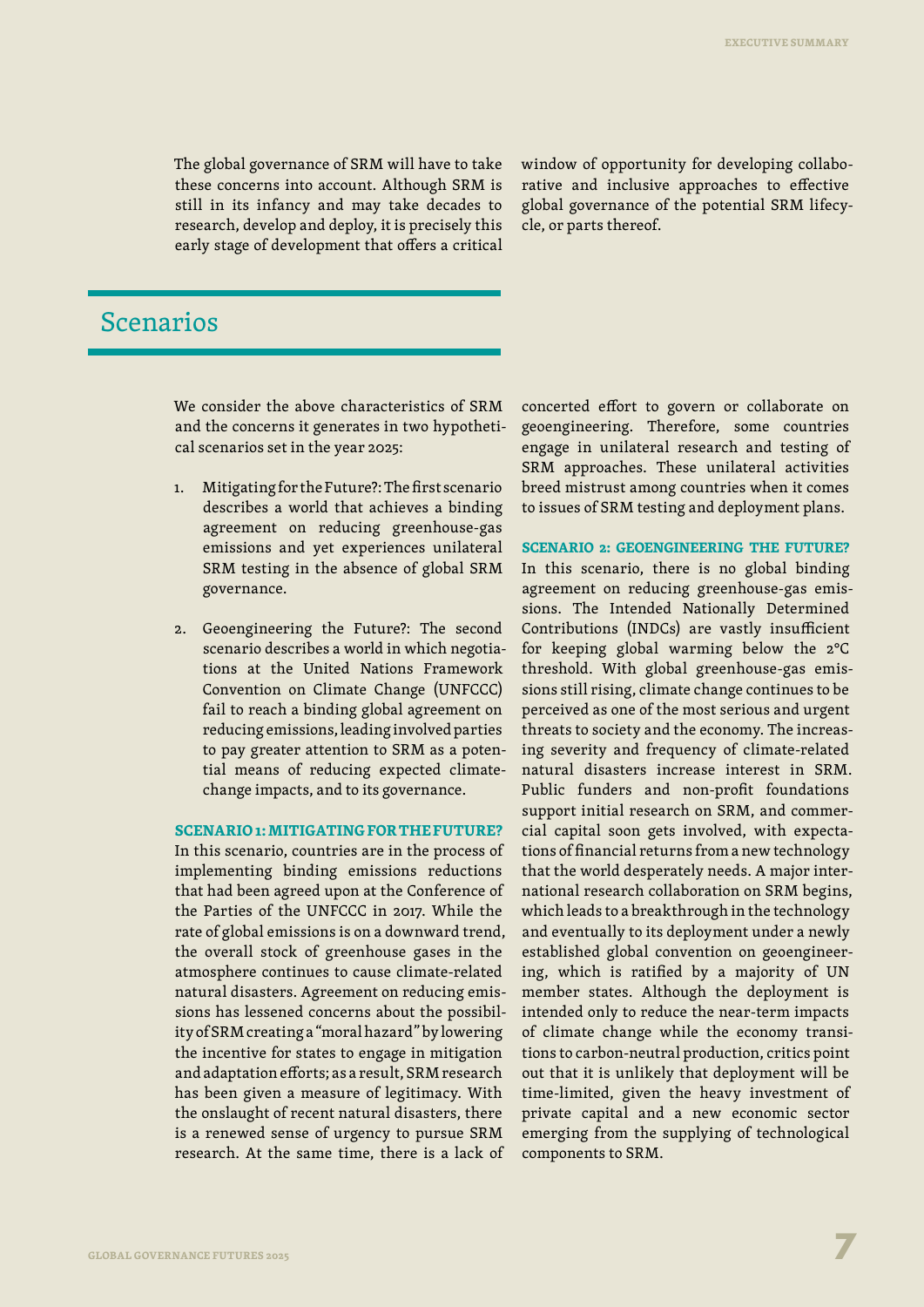## Policy Recommendations

We identified the following as crucial elements of the global governance of SRM:

- › Inclusiveness;
- › Transparency in decision-making;
- > Promotion of research collaboration and consultation;
- › Prevention of large-scale testing and deployment in the absence of a binding agreement on SRM.

Our recommendations call for greater collaboration between science and policy communities. Scientists should embrace values such as transparency and inclusiveness, and build on the strong history of international cooperation in research. This can contribute significantly to effective and accountable international governance.

The policy recommendations presented in this report are based on these principles of SRM governance, with implications drawn from the specific scenarios. Our recommendations also have implications for the global governance of geoengineering more broadly, and focus on three areas:

*Publish an Intergovernmental Panel on Climate Change (IPCC) special report on SRM.* In the case that SRM research intensifies significantly, the IPCC should publish a comprehensive assessment of the latest results of SRM research to identify research priorities and possible ways forward, and to ensure that state-of-the-art scientific results are comprehensively collected in a central, accessible document. Such reports may, depending on scientific progress, be published on a semi-regular basis.

*Form a UN advisory board on SRM.* If SRM research gains momentum and proceeds significantly, an advisory board should be established under the auspices of the UN that discusses the socioeconomic context of, and ethical questions raised by, SRM, within the larger context of geoengineering, climate change and sustainability. The board should encompass a broad spectrum of expertise and backgrounds in the public, private and civil society sectors.

*Create a new negotiation track for geoengineering under the UNFCCC.* Irrespective of the outcomes of the current UNFCCC negotiations, scientific and regulatory attention should be paid to SRM as a potential supplement to mitigation and adaptation efforts. According to our scenarios, one of the key opportunities for regulating SRM is to have a global body be held responsible for the governance of SRM and other geoengineering techniques. The UNFCCC is currently the most suitable forum within which to create a new multi-stakeholder negotiation track, in coordination with other bodies that have already adopted the topic (for example, the Convention on Biological Diversity, and the London Dumping Convention and its 1996 Protocol).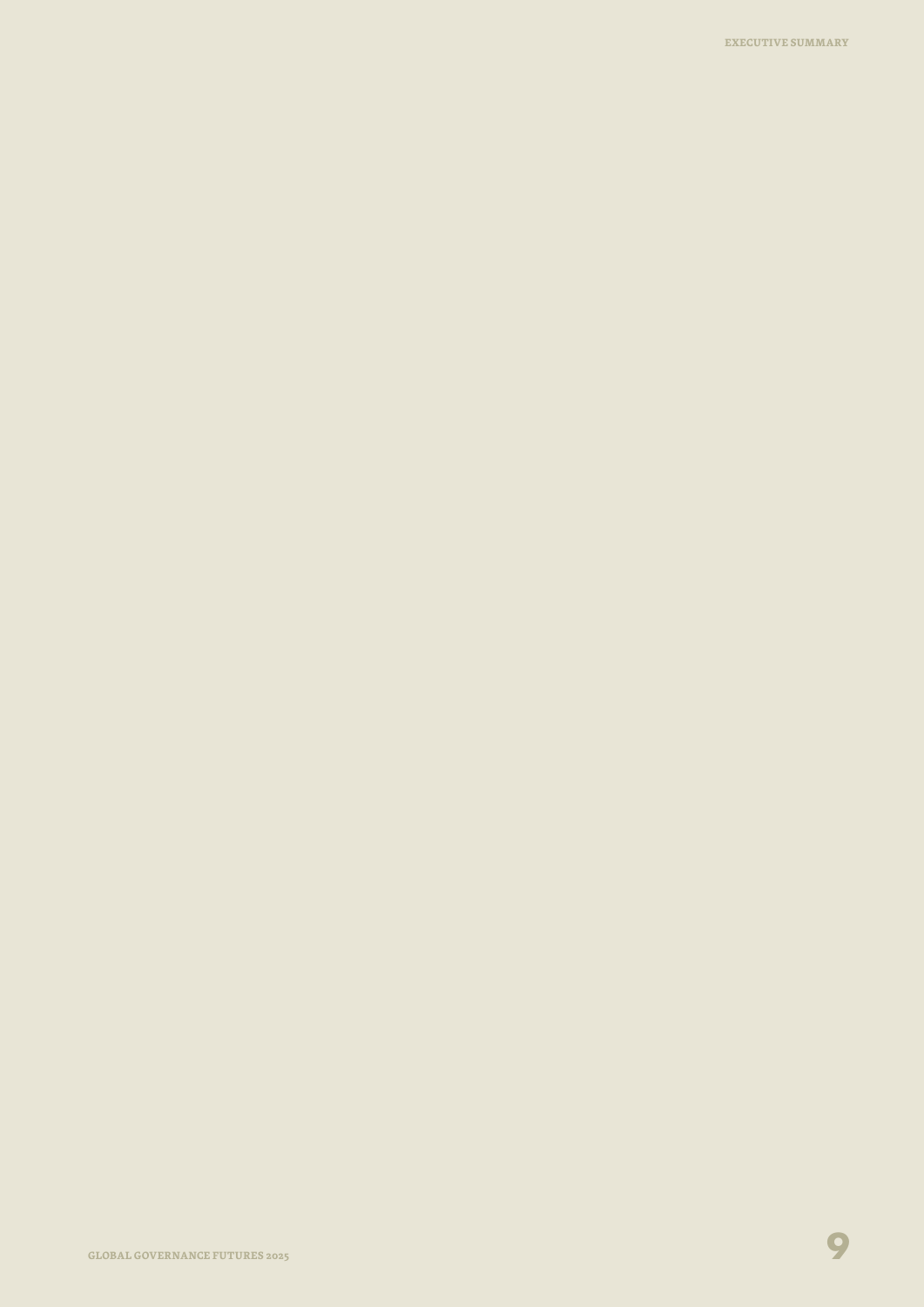## **Introduction**

Geoengineering1 – large-scale technological intervention into the climate system to counteract some of the effects of global warming – has been receiving greater attention against the background of faltering progress in reducing global greenhouse-gas emissions. As it appears increasingly difficult to keep global climate change and its impacts under control, proponents view geoengineering as a promising addition to adaptation and mitigation efforts in the portfolio of potential climate responses. At this point, it remains highly uncertain whether geoengineering will ever be used, and whether

Definition of Geoengineering

The United Kingdom's Royal Society defines geoengineering as "deliberate large-scale intervention in the earth's climate system, in order to moderate global warming." In other words, the term "geoengineering" is very broad and encompasses a wide range of approaches – from the purely hypothetical, such as the injection of sulfate aerosols into the stratosphere to reflect sunlight away from the earth, to technologies that are currently being implemented at the pilot stage, such as bioenergy generation with subsequent carbon capture and storage (BECCS).

Geoengineering approaches are conventionally divided into two broad categories (see Figure 1):

› *Solar radiation management (SRM):* approaches that aim to reflect a fraction of incoming sunlight away from the earth, eg, by introducing reflective aerosol into the atmosphere.

such use would be in the form of an addition to, or a substitute for, mitigation and adaptation efforts.

The purpose of this report is to look ahead approximately 10 years from now – at 2025 and beyond – and present two scenarios for how developments concerning geoengineering and its governance may unfold, and to derive policy recommendations from these scenarios. The scenarios and recommendations presented in this report are the product of a structured group process that is specified in the annex.

› *Carbon dioxide removal (CDR):* Approaches that aim to remove carbon dioxide from the atmosphere, eg, by enhancing carbon uptake in ecosystems.

**1**  *The terms "geoengineering" and "climate engineering" are synonymous and used interchangeably. We have chosen "geoengineering" as the consistent term of use in this report.*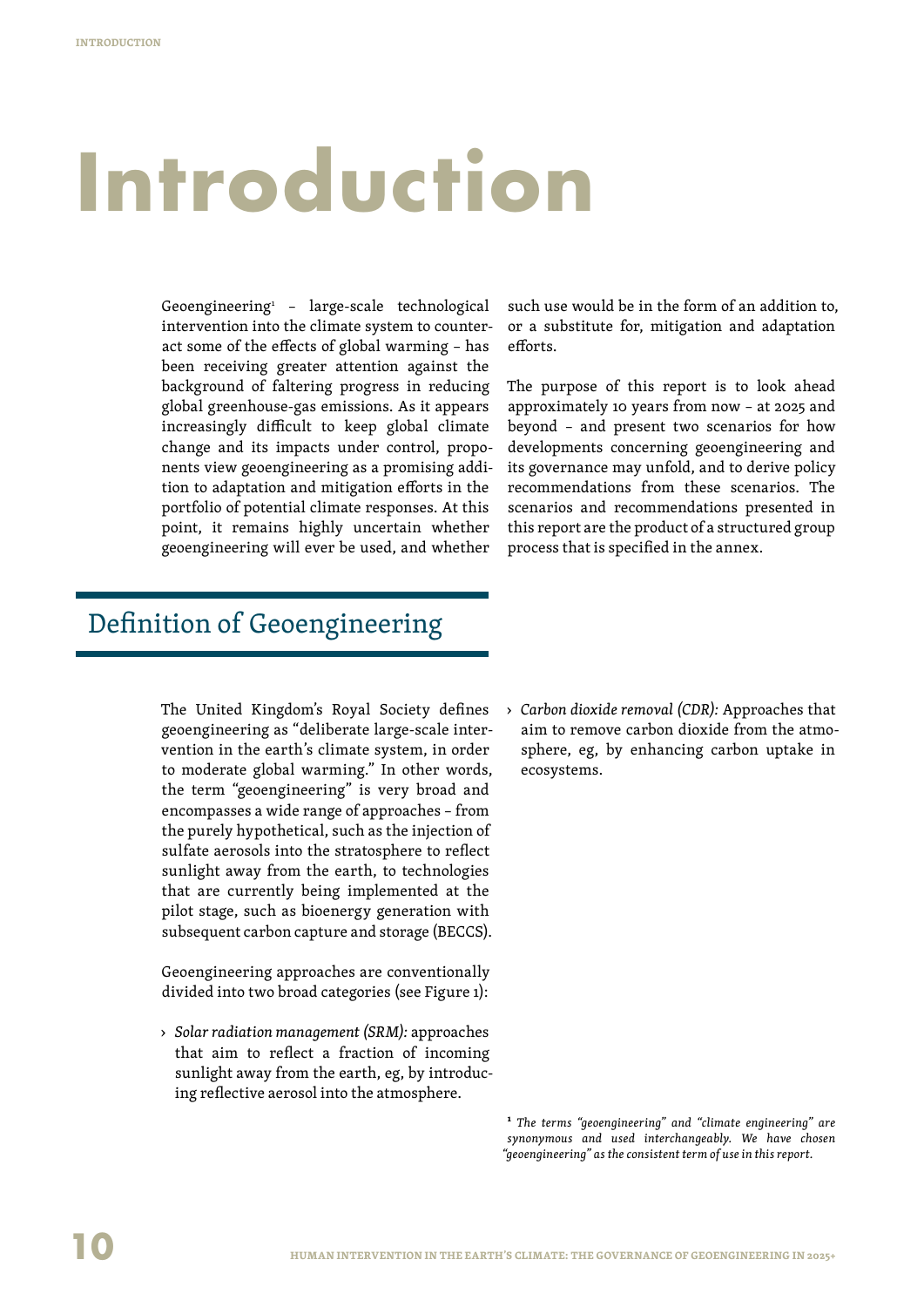

*Figure 1: Different Geoengineering Approaches2*

## Scope of Report

This report focuses on SRM. SRM has been described as potentially "fast, cheap and imperfect."3 Were SRM to prove effective, it would be the only known method of reducing some of the near-term impacts of climate change that cannot be addressed by mitigation and adaptation. Yet it is characterized by high uncertainty,

and controversy over SRM is likely to result from the different worldviews and value systems that individuals bring to bear on the topic. This is already relevant in the early research stages and produces a specific need for governance.

**<sup>2</sup>**  *Sean Low, Stefan Schäfer and Achim Maas, "Climate Engineering" (Potsdam: Institute for Advanced Sustainability Studies, 2013).*

**<sup>3</sup>***Juan B. Moreno-Cruz, Katharine L. Ricke and Gernot Wagner, "The Economics of Climate Engineering" (Geoengineering Our Climate? Working Paper and Opinion Article Series, 2015).*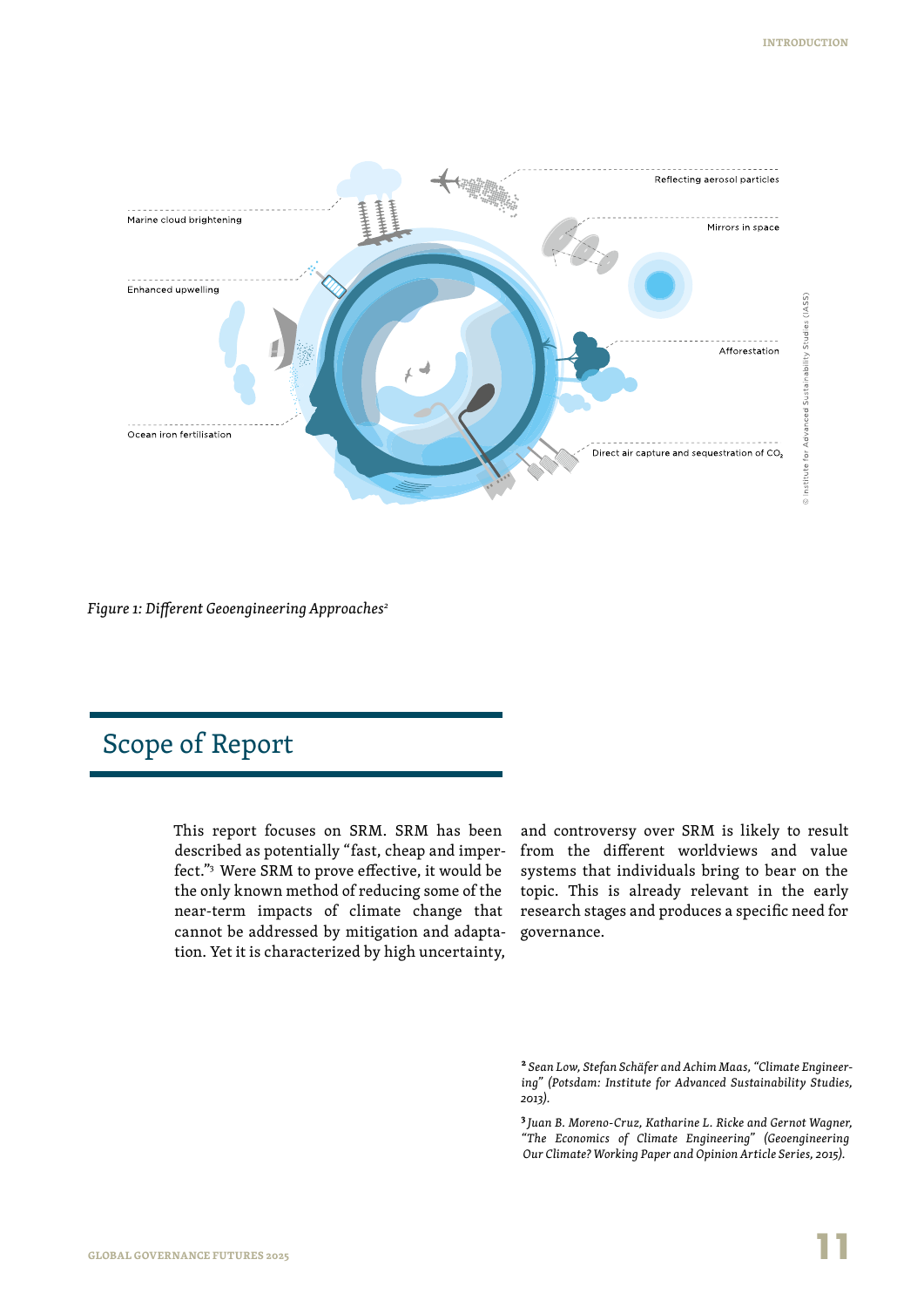## Scientific Background on Solar Radiation Management

Solar radiation management (SRM) aims to reflect a fraction (on the order of a few percent) of incoming sunlight away from the earth, in order to address some of the impacts associated with climate change. Examples for how this might be achieved include introducing reflective aerosol particles into the stratosphere, or increasing the brightness of marine clouds by seeding them with sea-salt particles. While analyses suggest that these approaches are plausible, neither has been proven to be effective.

Currently available evidence is limited, but early results from computer-modeling studies suggest that SRM could address many of the physical impacts of climate change that are associated with rising mean temperatures (such as glacial melt, rise in sea level and more droughts and floods). In addition, SRM – if shown to be feasible and effective – could be a way to address some of the impacts of near-term climate change. It would affect atmospheric processes almost immediately, whereas the climate effects of reducing emissions take far longer to manifest.

Thus, SRM could potentially help prevent the crossing of "tipping points" in situations where such events could otherwise not be avoided due to past emissions. It is possible that SRM could even reverse some tipping points after they have been crossed, or reduce the rate of change after the crossing of a tipping point.

However, regional responses to SRM would differ, and past climates cannot be perfectly reproduced, which has led to discussions about potential "winners" and "losers." Also, SRM is not designed to address other impacts of increased concentrations of greenhouse gases in the atmosphere, notably ocean acidification. Research on and development of SRM technologies are at a very early stage, and have mostly been confined to computer modeling and laboratory studies.

The technological characteristics of SRM will be determined by design choices and are not inherent to SRM itself. However, SRM is frequently presented as possessing the following technological traits:**<sup>4</sup>**

- › *Effectiveness:* A comparatively small amount of material injected into the stratosphere could quickly affect global mean temperatures.
- › *Speed:* SRM would affect atmospheric processes almost immediately. Thus, SRM is unique for its potential to address some of the near-term impacts of climate change. The effects of other measures to counteract climate change, such as CDR and mitigation, would only manifest on longer timescales.
- › *Low costs:* SRM has the potential to reduce some of the effects of climate change at a relatively low cost – at least in comparison to the costs associated with the expected impacts of climate change. Nevertheless, SRM research is still in its early stages, and the full costs of deploying an SRM technology on a large scale are currently unknown.
- › *High risks:* SRM is laden with unknowns, especially regarding its impact on, for example, agricultural production, water resources, biodiversity and stratospheric ozone.

**<sup>4</sup>**  *Daniel Bodansky, "Governing Climate Engineering: Scenarios for Analysis" (Cambridge, MA: Harvard Project on Climate Agreements, November 2011).*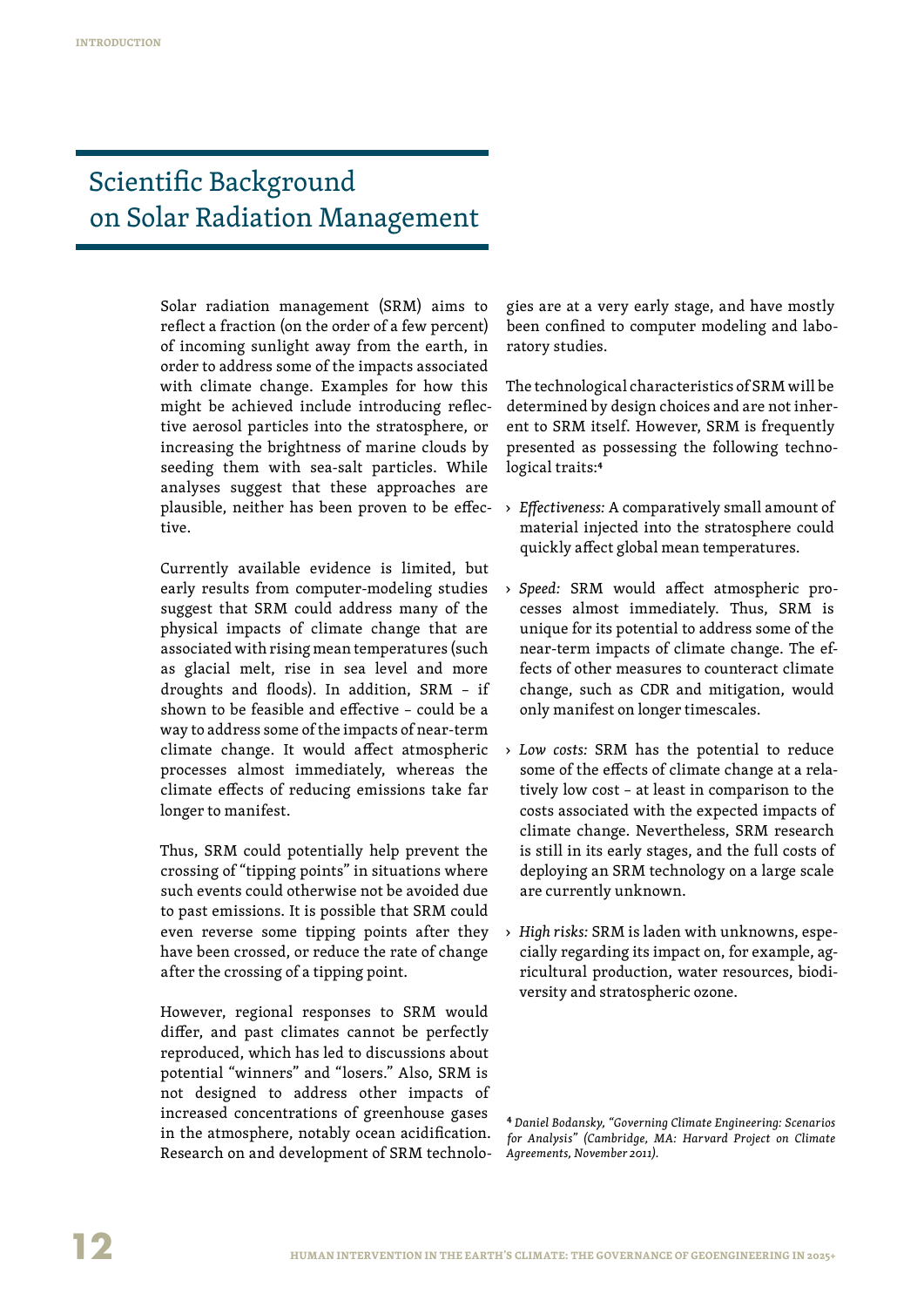Some of the major concerns voiced about SRM are associated with these characteristics:

- › *SRM could produce "winners" and "losers."* SRM impacts would not be distributed equally, and some countries and regions may benefit more than others, so that some regions might consider themselves "winners" and others "losers" based on SRM impacts.
- › *SRM could be deployed unilaterally.* SRM could be deployed by a single state or a powerful coalition, even against the will of those who would be affected by such action.
- › *SRM could create a "moral hazard."* SRM could lower the incentive for states to engage in mitigation and adaptation efforts.
- › *SRM could be perceived as "playing God."* Some critics argue that SRM should never be implemented because it amounts to "playing God" by interfering with processes that are fundamental to life on Earth.

There is a need for SRM governance to take these concerns into account, and to allow for the accommodation of different worldviews and value systems in determining the future of SRM (including whether it should have one). Depending on their purpose and the concerns they are intended to address, individual governance measures can range from discussions between experts and societal stakeholders, to legally binding regulation at the national or international level.

We acknowledge that discussions on SRM are situated within a broader context of geoengineering approaches, climate change and sustainability (see Figure 2). Discussions on global geoengineering governance reflect the increasing challenges the world faces with the emergence of new technologies that have transboundary impacts, ranging from information technology to the use of unmanned aerial vehicles for military and civilian purposes. SRM thus needs to be understood in this broader context, taking into account various intersecting and partially overlapping topics and trends of global relevance.



*Figure 2: Geoengineering in Context*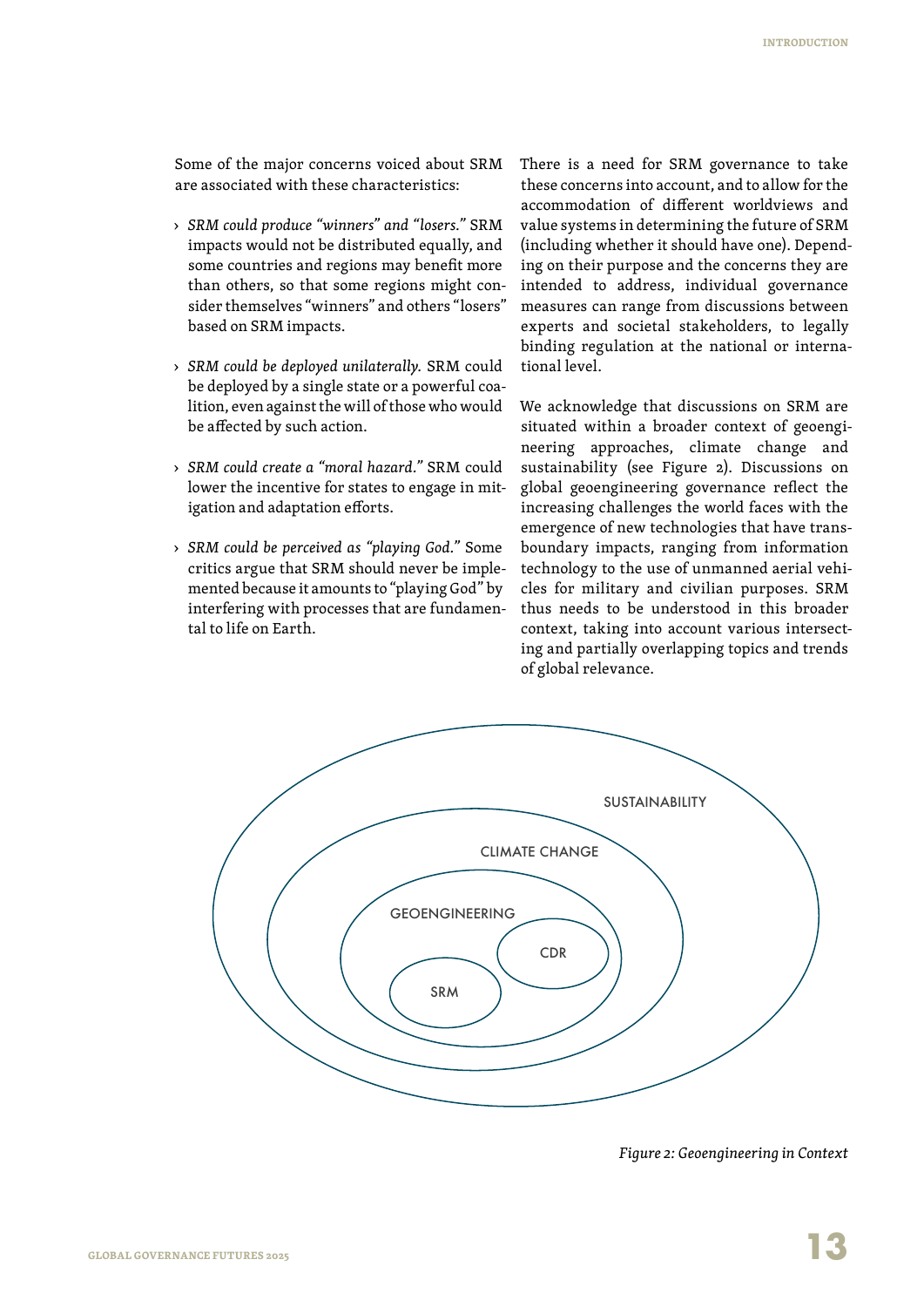## Geoengineering Governance: Why Look Ahead to 2025 and Beyond?

The temporal scales that need to be taken into consideration when discussing geoengineering approaches vary markedly between techniques. Some technologies, such as BECCS, are currently being implemented at the pilot stage, while the implementation of an SRM approach could happen decades into the future, should it ever occur. This report focuses on SRM, and it may seem premature to discuss governance of a technology that could be 15 to 50 years away from deployment. However, especially at such early stages of technological development, there is a critical window of opportunity for beginning to establish an appropriate global governance structure. This structure has to be designed with all possible developments in mind. Our aim is to anticipate alternative futures, allowing us to derive robust policy recommendations that are capable of addressing a set of potential events and developments that might emerge in the future (our methodology is explained in detail in the annex).

The current round of the Global Governance Futures program looks ahead to 2025. For the field of geoengineering, which is only now beginning to emerge and in which future developments are highly uncertain, this timeframe of 10 years seems rather short and too definite. Therefore, the scenarios produced in this report do not necessarily correspond to what might be expected as realistic over the next decade. Nonetheless, it is plausible to assume that the sequences of events described in this report could happen – albeit not in the exact timeframe considered, but later.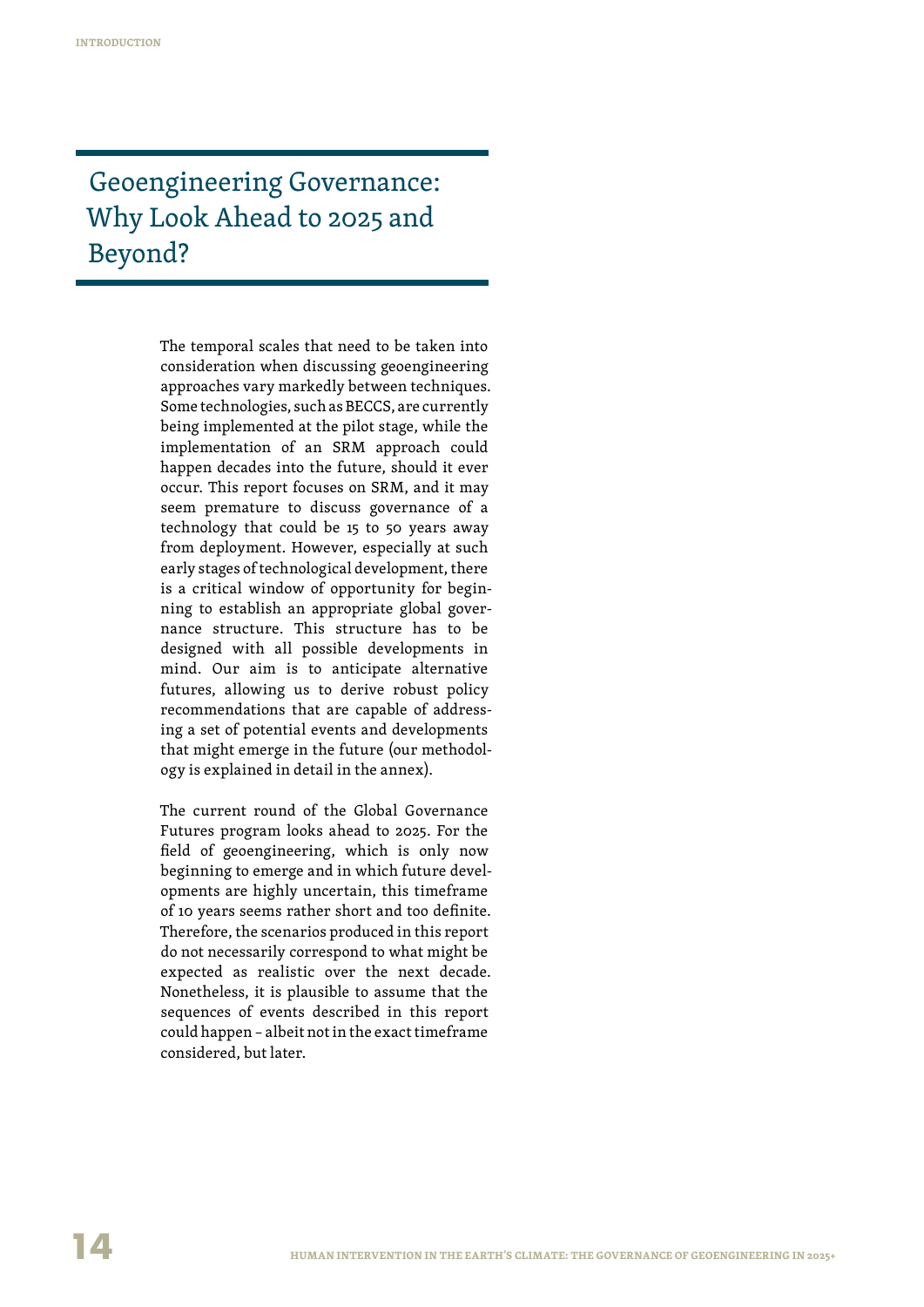## **Scenario 1: Mitigating for the Future?**

| <b>YEAR</b> | <b>EVENT</b>                                                                                                                        |
|-------------|-------------------------------------------------------------------------------------------------------------------------------------|
| 2015        | Paris UNFCCC Conference of the Parties (COP) fails.                                                                                 |
| 2017        | Maldives COP succeeds, and an international binding agreement takes effect.                                                         |
| 2017-2020   | Major emitters invest in mitigation and finance adaptation measures in developing countries.                                        |
| 2018        | US and China invest in geoengineering research without much international cooperation or a global<br>governance framework in place. |
| 2018-2020   | US Midwest experiences severe droughts, leading to rise in food prices.                                                             |
| 2021        | US emergency-response bill includes \$2 billion of funding for geoengineering research and testing.                                 |
| 2022-2025   | NGOs, the media and the public are aware of SRM and voice differing opinions.                                                       |
| 2025        | US and China announce plans to conduct large-scale SRM without a global governance framework in place.                              |

*Figure 3: Timeline of Scenario "Mitigating for the Future?"*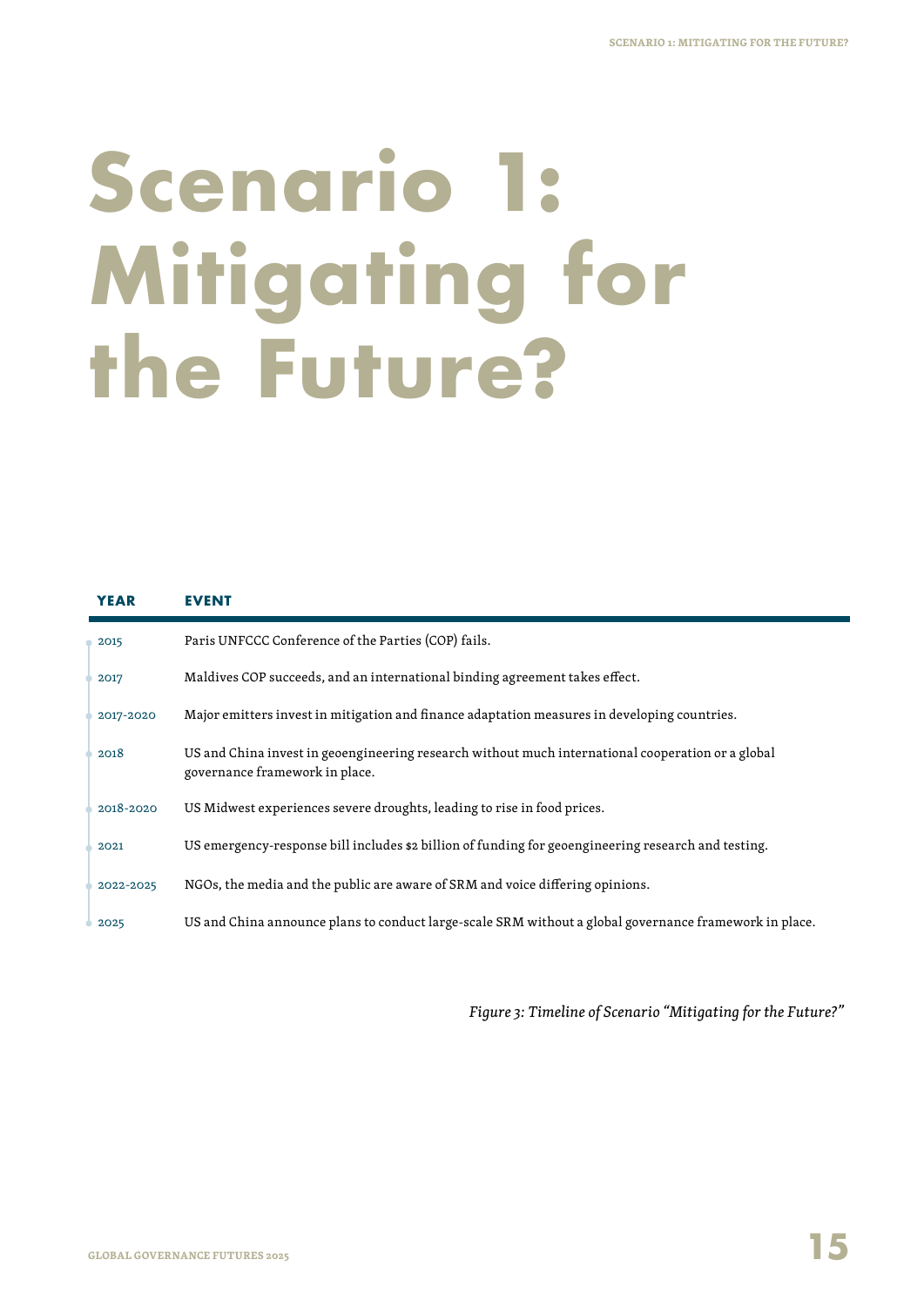#### **Tensions Flare Over Planned Chinese Aerosol-Injection Test**

#### *New York International Times, 7 July 2025*

At a United Nations General Assembly meeting yesterday, tensions flared once again between major powers over the issue of solar-geoengineering research. Several attendees, who asked to remain anonymous, said that Indian officials walked out of the room during a heated discussion on the Chinese Ministry of Science and Technology's (MoST) announcement last week of its plans to conduct a large-scale test of solar radiation management (SRM) – a technology that aims to reduce the impacts of global climate change by reflecting incoming sunlight away from the earth.

Ever since the United States and China conducted their first small-scale SRM tests a few years ago, the international community has been wary. The technique involves injecting reflective sulfate aerosols into the stratosphere, about 25 kilometers above the surface of the earth. While the science behind SRM has significantly advanced in recent years, the effects of largescale tests remain difficult to predict.

### *China and United States Move Ahead on Geoengineering*

After it became clear to decision-makers in the late 2010s that climate change could not be stopped with mitigation efforts alone (regardless of scale and costs), China and the US began to actively pursue their own research programs on SRM. Due to the lack of international coordination on the issue, however, these programs have thus far avoided moving from small-scale tests to larger-scale field trials.

Recent events have altered this situation, which had long appeared to be stable. The western region of China experienced a severe drought last year, resulting in millions of climate refugees pouring into eastern provinces. China declared a "climate emergency" and mobilized billions of dollars to finance further adaptation measures for easing climate-change impacts on

its drying-out western regions. It did not come as a surprise when MoST announced that it wanted to reduce its expensive mitigation program in order to finance adaptation measures.

In light of these developments, MoST announced its plans for an SRM climate-impact experiment that would be carried out over 10 years in order to measure the global climate response to the injection of large amounts of sulfur into the stratosphere. In response to China's announcement, the US has suggested that it may also consider conducting a large-scale experiment, and that collaboration would be crucial to prevent the experiments from interfering with each other. But the absence, at the international level, of an institutionalized governance framework that could convey multilateral legitimacy upon such an enterprise means that conflict over this planned experiment is almost certain.

Such large-scale field tests would have impacts that are not restricted to the territory of the implementing state. Both China and the US point out that the large-scale tests could reduce the frequency and severity of natural disasters, like the floods in Bangladesh (in 2024, massive flooding across Bangladesh killed 10,000 people and left hundreds of thousands homeless, drawing greater attention to SRM as a potential means of reducing the frequency and severity of such floods). But the international community faces a potentially dangerous situation, for the new technology also comes with many uncertainties and high risks.

### *Successful 2017 Maldives COP Builds on Failure of 2015 Paris COP*

The current situation can be better understood in the context of developments in SRM research and governance over the past decade.

"The 2015 Paris COP [Conference of the Parties] failed to achieve binding emissions-reduction targets because developing countries such as China felt that they were being asked to take on too much of a burden," said Zhou Shijing, a professor at Renmin University of China. "However, it became clear that major emitters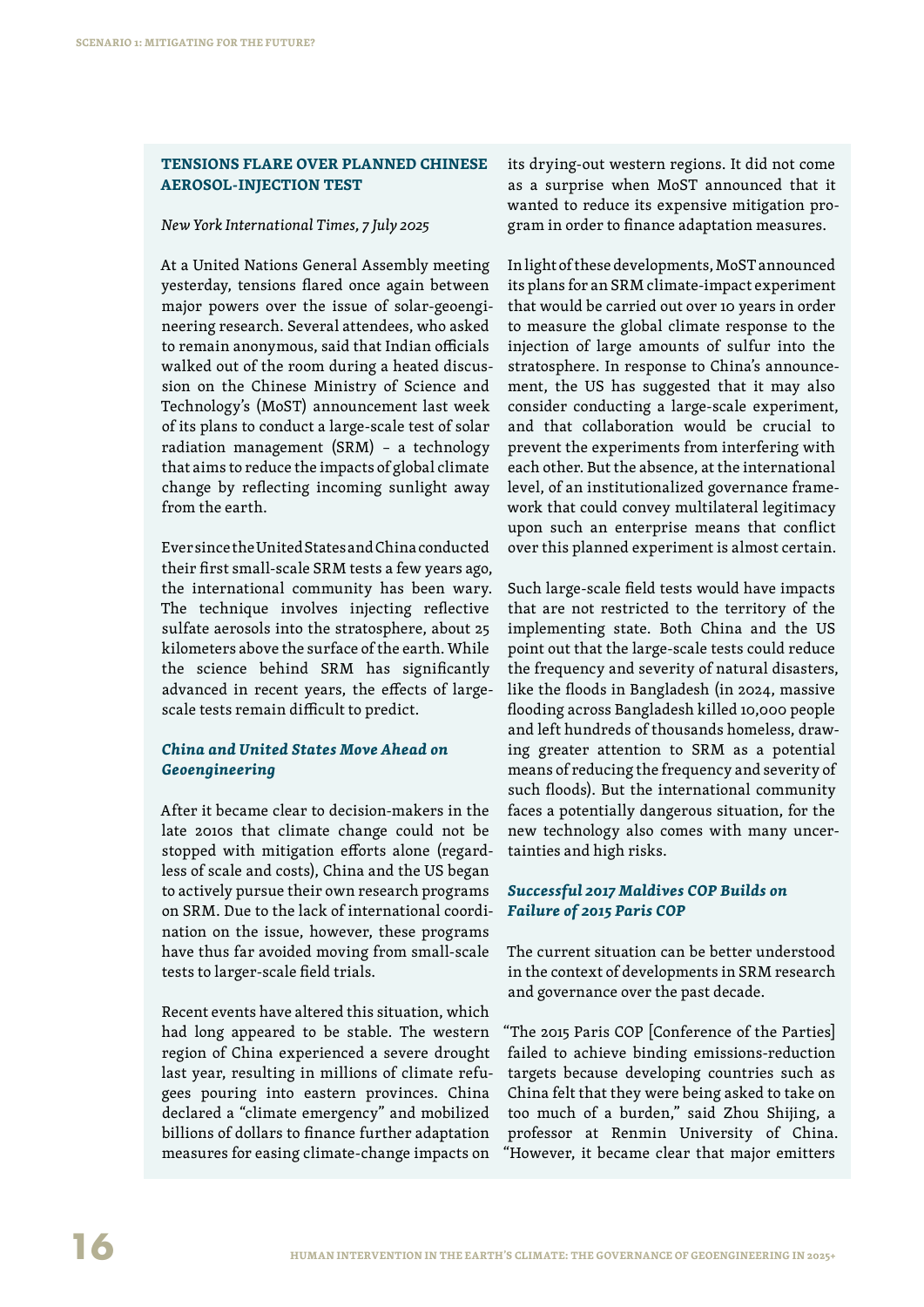were, in principle, willing to constructively engage in further negotiations. This paved the way for the 2017 Maldives COP, which concluded with ambitious pledges towards globally agreedupon targets."

Analysts have pointed out that the successful negotiations at the 2017 COP and the consequent high hopes for preventing the exacerbation of climate change may have led to the neglect of geoengineering in international discussions and to the continuation of research without international coordination. Subsequently, countries have kept their pledges and set the world on the right path for reaching peak emissions in 2030.

#### *As Attention Strays From Geoengineering Governance, Small-Scale Tests Begin*

With international attention focused on domestic implementation of the agreed-upon emissions-reduction targets and on the supply of adaptation assistance from richer countries to poorer ones, SRM was largely absent from the international political agenda in the late 2010s. Research continued nonetheless, but it was carried out without meaningful opportunities for collaboration at the international level and thus remained mostly at the level of individual researchers and publicly funded research groups.

Impacts of climate change became more severe, especially in developing countries in Africa and Asia. Some researchers and policymakers argued that SRM could provide an important tool for addressing some of the near-term climate impacts that cannot be addressed by mitigation, but they failed to spur global cooperation in research or governance. Institutionalized cooperation and governance – beyond existing measures of peer review, voluntary adherence to suggested norms (such as those contained in the Oxford Principles<sup>5</sup>), environmental-impact assessments (where required under national law) and the decision-making procedures of funding bodies – still remained absent.

Commentators have pointed out that the 2017 binding agreement on reducing emissions may have contributed to making research funders more comfortable with funding solar-geoengineering research, even in the absence of international agreement on the issue. In a series of small-scale tests in 2017 and 2019, the US positioned itself as a forerunner of solar-geoengineering science. Efforts in the European Union remained limited to modeling studies and laboratory research. China, however, announced a significantly ramped-up solar-geoengineering research budget under its national research framework, announced in 2020.

Chinese familiarity with, and general acceptance of, weather-modification research provided fertile ground for SRM testing. While no large-scale testing of the technology has occurred until now, last week's announcement of Chinese plans for a large-scale climate-response test does not come entirely unexpected against this background.

### *SRM Controversy Emerges, Research Continues*

Notwithstanding the successful implementation of emissions-reduction measures worldwide, severe droughts repeatedly hammered the American Midwest between 2018 and 2020. Farmers across the Midwest, particularly in Iowa, saw their corn and soybean harvests drop to century-year lows, crippling the US food supply and exports. Since China relies on the US for half of its soybeans (commonly used for livestock feed and cooking oil), the commodity's price on the global market more than doubled. Global food prices skyrocketed, and American consumers saw their average weekly grocery bill increase from \$100 to \$140. At the same time, incomes were stagnant throughout the previous three years, and the American public was desperate for food prices to return to pre-drought prices.

**<sup>5</sup>**  *The Oxford Principles are five guiding principles for the governance of geoengineering that were proposed by the Oxford Geoengineering Programme in 2009.*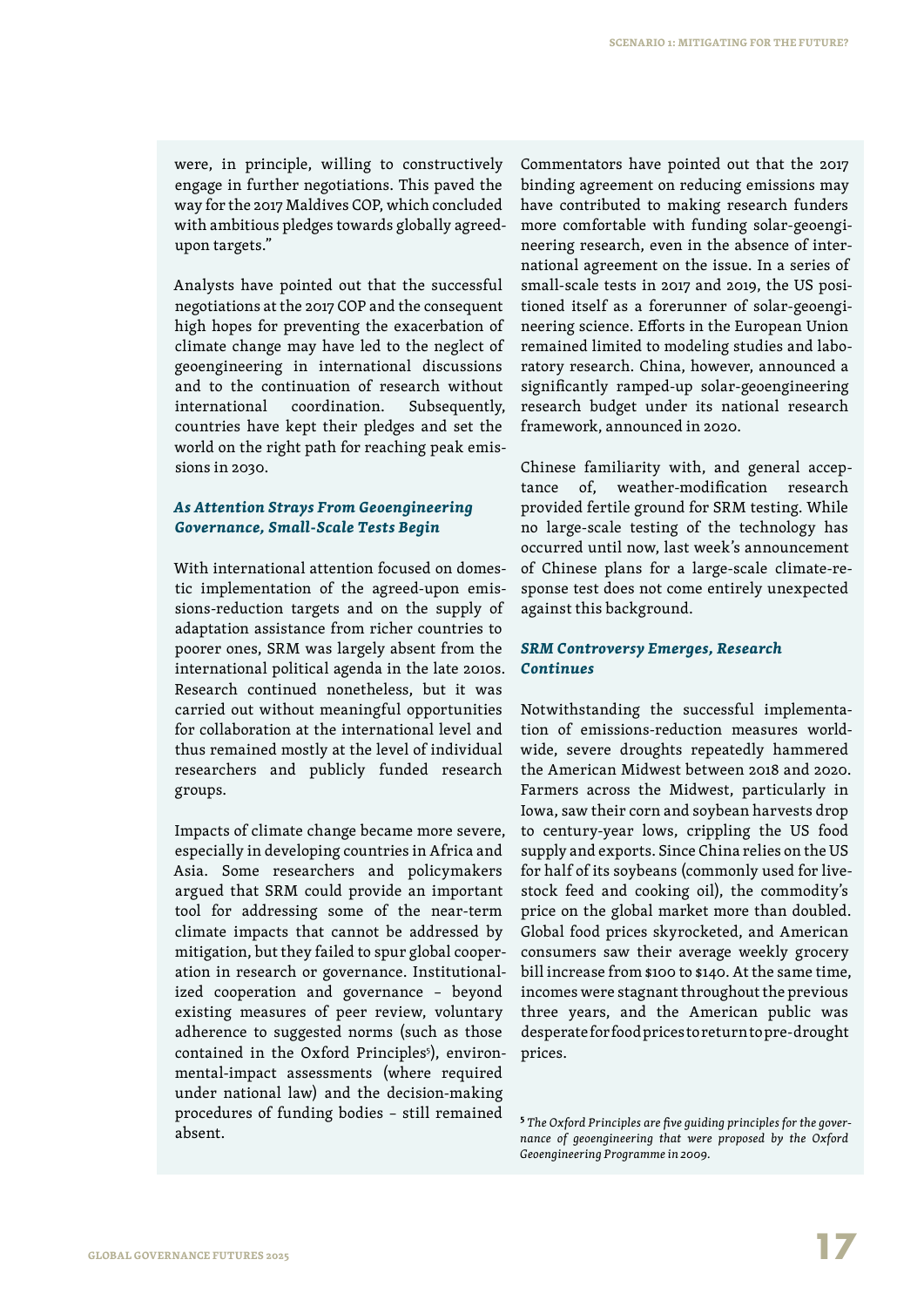Given this situation, scientists' demands that SRM be considered a serious option in the quest to ward off the worst impacts of climate change fell on fertile ground. Climate-modeling research had long established that the intensity of extreme events like the Midwest drought could, on average, be reduced by lowering global average temperatures. With rising temperatures, the atmosphere's capacity to hold water had increased, so that precipitation events were less frequent but more intense, leading to prolonged periods of drought in some regions and severe flooding in others. A reduction of global average temperatures was expected to reverse this trend. In the context of the Midwest drought, policymakers thus saw an option to directly address concerns about recurring drought events by investing in SRM research. In 2021, the US Congress passed an emergency bill that injected additional capital of \$2 billion into solar-geoengineering research.

After the introduction of the emergency bill, the US media began to regularly report on advances in SRM research, and NGOs paid closer attention to the results achieved by scientists. As a result, the public was aware of ongoing geoengineering research, and public perception depended, to a strong extent, on these mediators.

When a group of prominent scientists claimed that the consequences of a global deployment of SRM geoengineering could never be predicted precisely and that catastrophic "black swan" events could not be ruled out, the public opinion of geoengineering soured. NGOs like Geoengineering Watch pointed out that even discussions on SRM could potentially distract from mitigation efforts, and that implementing formal governance arrangements could facilitate research that is eyed suspiciously by the public. Other NGOs felt that there was a responsibility to research every possible option that might alleviate the increasing impacts of climate change, which are particularly threatening to the world's poorest and most vulnerable populations. With NGOs representing split opinions, and with controversy limited to an

interested but small public, SRM research continued, and governance efforts remained absent.

### *The Absence of Geoengineering Governance Leads to Mistrust*

Scientists have long pointed out that even with successful mitigation measures in place, climate change will continue throughout the next decades. Concentrations of carbon dioxide in the atmosphere are still high, and temperatures have risen by 1.3°C, from the pre-industrial global average.

"Over the last 10 years, globally the data shows that we have undoubtedly experienced an increase in climate-related natural disasters such as floods, droughts, heat waves and storms," said John Stevenson, a professor at Harvard University's Belfer Center for Science and International Affairs. "Over the next decade, this trend will only continue."

SRM is increasingly becoming an option, but there is no binding, specific and formal international legislation in place to govern it. While countries have been increasingly eager to explore SRM as a potential tool for addressing some of the near-term impacts of climate change, the lack of international agreement has brewed mistrust among some of the major international powers.

Thus, mistrust regarding unilateral SRM testing and deployment plans dominates the geoengineering space, intensified by MoST's announcement last week of its plans to conduct a large-scale SRM test. Will China go ahead with its plans even in the absence of global governance, thus risking the escalation of international tensions? Or will countries use this occasion to embark upon the creation of global norms to govern geoengineering research and deployment? We must wait for the answers to emerge.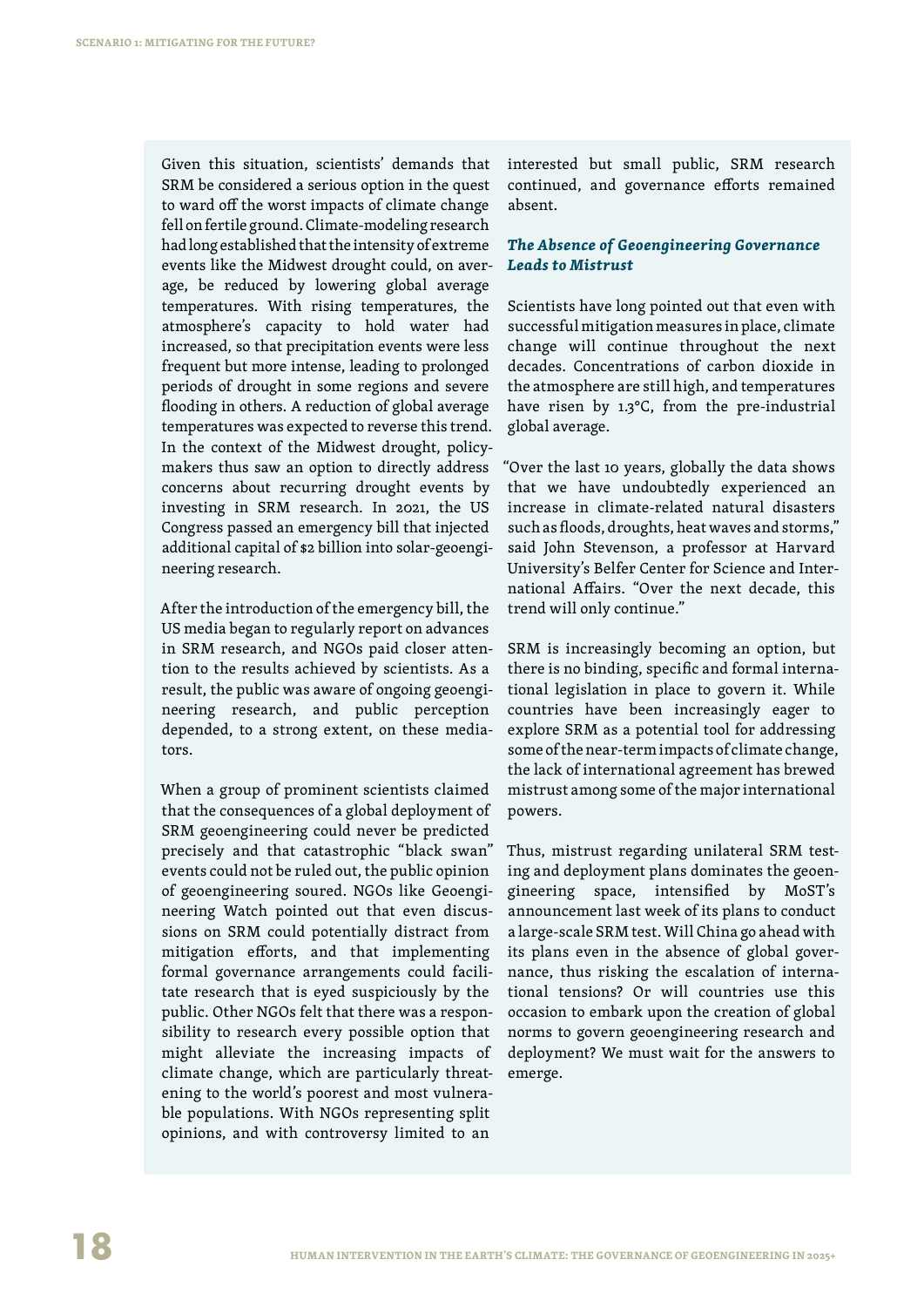## Opportunities and Threats

| <b>OPPORTUNITIES</b>                                                                                                                                                                          | <b>THREATS</b>                                                                                                                                                                                                                                               |  |
|-----------------------------------------------------------------------------------------------------------------------------------------------------------------------------------------------|--------------------------------------------------------------------------------------------------------------------------------------------------------------------------------------------------------------------------------------------------------------|--|
| While research is still at an early stage, there is a win-<br>dow of opportunity to build cooperation on SRM. This<br>will create important precedents for later, larger-scale<br>activities. | Most countries do not have a voice in geoengineering or<br>geoengineering governance, as no forum for ensuring in-<br>clusiveness in geoengineering governance is established<br>before international tension arises over the large-scale<br>testing of SRM. |  |
|                                                                                                                                                                                               | The actors in this scenario consider geoengineering a<br>separate policy field, disconnected from other cli-<br>mate-response strategies. This could lead to a shift in<br>focus from mitigation to SRM.                                                     |  |
|                                                                                                                                                                                               | The main threat of this scenario is the general lack of at-                                                                                                                                                                                                  |  |

The core dynamic of this scenario stems from the tension between the continued scientific interest in SRM research and the absence of international governance structures to guide research and to eventually coordinate larger-scale activities. In this scenario, the absence of SRM governance is explained to a significant extent by political inattention to the subject, due to successes at the UNFCCC climate negotiations. With emissions seemingly under control, and perhaps out of fear that drawing political attention to the subject might prove unpopular, political decision-makers neglect the near-term risks that might result from already heightened concentrations of greenhouse gases in the atmosphere.

Continued scientific interest, however, is met with the greater willingness of funding agencies to support SRM research. In a dynamic similar to that which leads to political inattention to the subject, funders feel more comfortable funding SRM research after climate action at the international level is perceived to have been successful. The achievement of global agreement on reducing emissions releases SRM from the stigma of being an excuse for inaction on emissions reductions. This scenario thus highlights that action on reducing emissions

may be a prerequisite for increased funding for SRM research (whether this is achieved via the UNFCCC negotiations or some other process).

tention to SRM governance.

The scenario also highlights the dangers of neglecting to address the concerns associated with SRM. Especially when research moves from smaller- to larger-scale tests, international agreement becomes indispensable for avoiding conflict. That said, while the scenario just outlined focuses on the international political dimensions of SRM research with transboundary impacts, it is also important to emphasize that smaller-scale activities may suffer from a lack of acceptance if early governance cannot accommodate diverse worldviews and value systems that existed before and during the research process.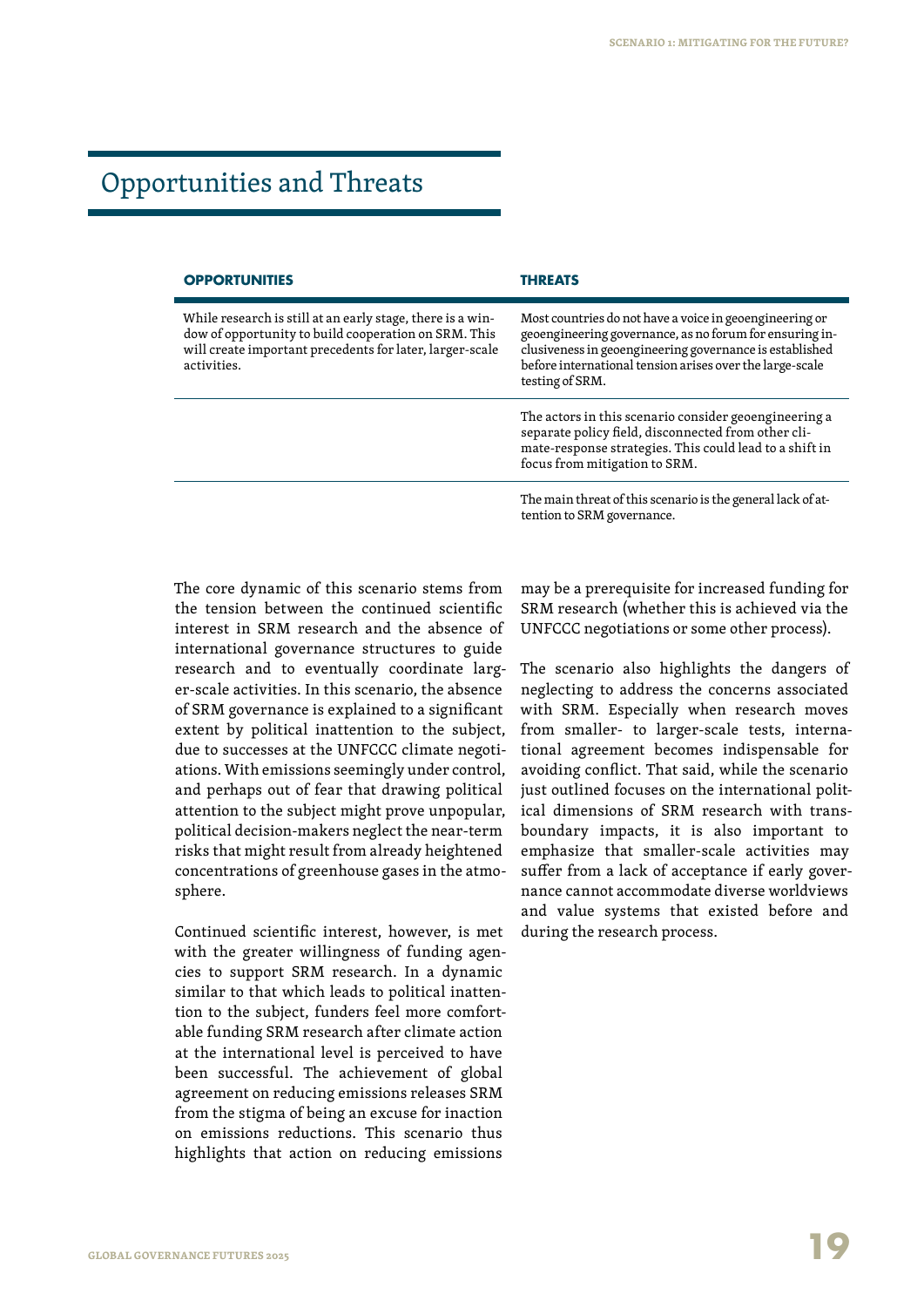## **Scenario 2: Geoengineering the Future?**

| <b>YEAR</b> | <b>EVENT</b>                                                                                                                                                                                                  |
|-------------|---------------------------------------------------------------------------------------------------------------------------------------------------------------------------------------------------------------|
| Continuous  | Natural disasters strike around the world with serious consequences, leading to domestic and international<br>conflicts.                                                                                      |
| 2015        | UNFCCC negotiations fail. All of the countries' pledges add up to far fewer than needed in order to keep global<br>warming below the 2°C threshold. Other fora come up. Greenhouse-gas emissions keep rising. |
| 2016        | US billionaire Steve Herzer backs and funds geoengineering research.                                                                                                                                          |
| 2020        | EU, US, Japan, India, Brazil, China and others increase funding for geoengineering research and actively coop-<br>erate on its governance.                                                                    |
| 2022        | Founding of the UN Convention on Geoengineering (UNCG).                                                                                                                                                       |
| 2024        | NGOs and the global public start to perceive geoengineering as a necessary component of the climate-change<br>response portfolio.                                                                             |
| 2025        | Ratification of UNCG. First SRM deployment.                                                                                                                                                                   |

*Figure 4: Timeline of Scenario "Geoengineering the Future?"*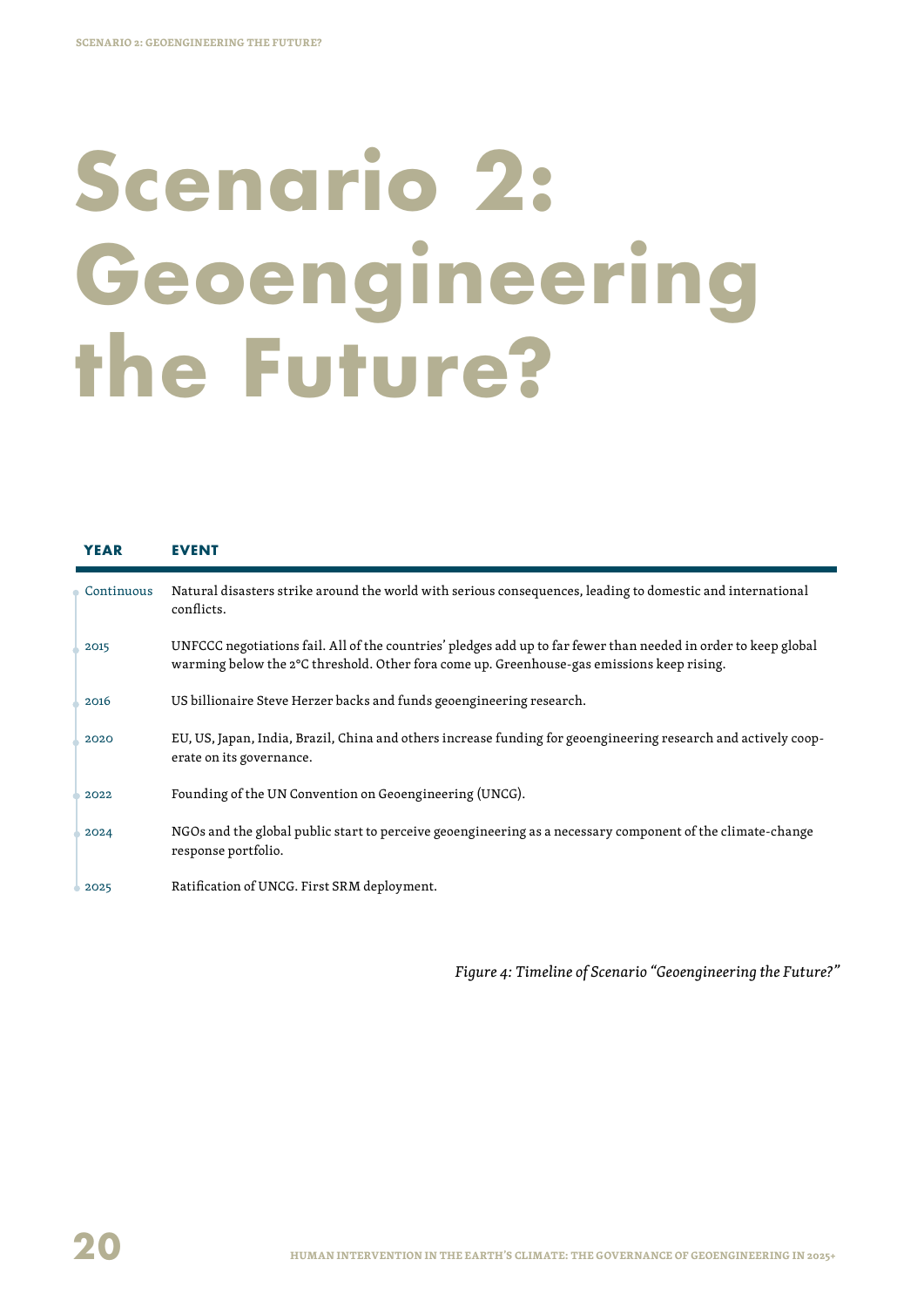#### **NEWS**

### **World's First Solar-Geoengineering Deployment Takes Off, UN Convention on Geoengineering RATIFIED**

*Technology Review, 14 November 2025*

All over the world, people tuned into their TVs to witness the first successful deployment of a solar radiation management (SRM) technology. Yesterday, the International Research Consortium, led by the German Geoengineering Research Center (GGRC) in Berlin, successfully deployed an SRM technology for the first time in history. Hundreds of airplanes flew from a strip near the equator, injecting sulfur aerosols into the stratosphere, 25 kilometers above the surface of the earth.

As scientists and engineers celebrated the culmination of years of hard work, industrial tycoon Steve Herzer, whose company provided key technology for the deployment, said, "This new technology is not only cost-effective but, more importantly, the seed for developing a large and highly profitable economic sector to supply components of SRM technology in the near future"

The injection of sulfate aerosols is expected to lead to an increased reflection of solar radiation away from the earth. Thorsten Bach, the lead GGRC scientist, said, "We have high hopes that over the coming decades, we'll see reduced global average temperatures with positive impacts on water-food-energy systems globally."

Natural disasters like Typhoon Ana – which killed 10,000 people and decimated communities across the Philippines last month – have increased in severity, with droughts and floods threatening communities worldwide as sea levels keep rising. Floods continue to ravage Eastern Europe, prompting large-scale migration to the European Union and Russia. Russia, already facing increasing economic isolation, is especially hard-pressed to take in more immigrants. Droughts and floods are also increasingly common in India, Africa, China and South America, where resulting hardships have contributed to several instances of severe social unrest and political instability. Tropical Cyclones Amy and Nishiba, which hit Tokyo and New York, killed over 2,000 people and caused economic damage of \$500 billion, even in these highly developed countries, stoking fears across the globe.

"The risks of deploying SRM are far lower than the risks of allowing climate-related natural disasters to continue unabated, from Typhoon Ana to Cyclones Amy and Nishiba," said Shihoko Doma, a geology professor at Columbia University.

The recently ratified United Nations Convention on Geoengineering (UNCG) provides a forum for states to negotiate the extent of SRM that is to be undertaken.

### *SRM Deployment as Byproduct of Failed 2015 Paris Climate Conference*

Yesterday's SRM deployment has been a long time coming. Many would say that the starting point was the UN Framework Convention on Climate Change (UNFCCC) conference in Paris in 2015, which, in the lead-up, had been billed as potentially delivering the ambitious and global political agreement needed for climate-change mitigation. Expectations had been high for a global agreement based on reduction pledges by all countries – called Intended Nationally Determined Contributions (INDCs) – that would add up to enough to keep global warming below 2°C in the 21st century.

Negotiations, however, once again ended in a stalemate between developed and developing countries. In the end, the pledges made by countries fell short of what had been hoped for. In the years following the failed Paris negotiations, and as emissions continued to soar, it became clear that not even these low pledges would be kept. As a result, major actors withdrew from the UNFCCC process, and hopes for securing a reduction in global emissions under the UNFCCC vanished.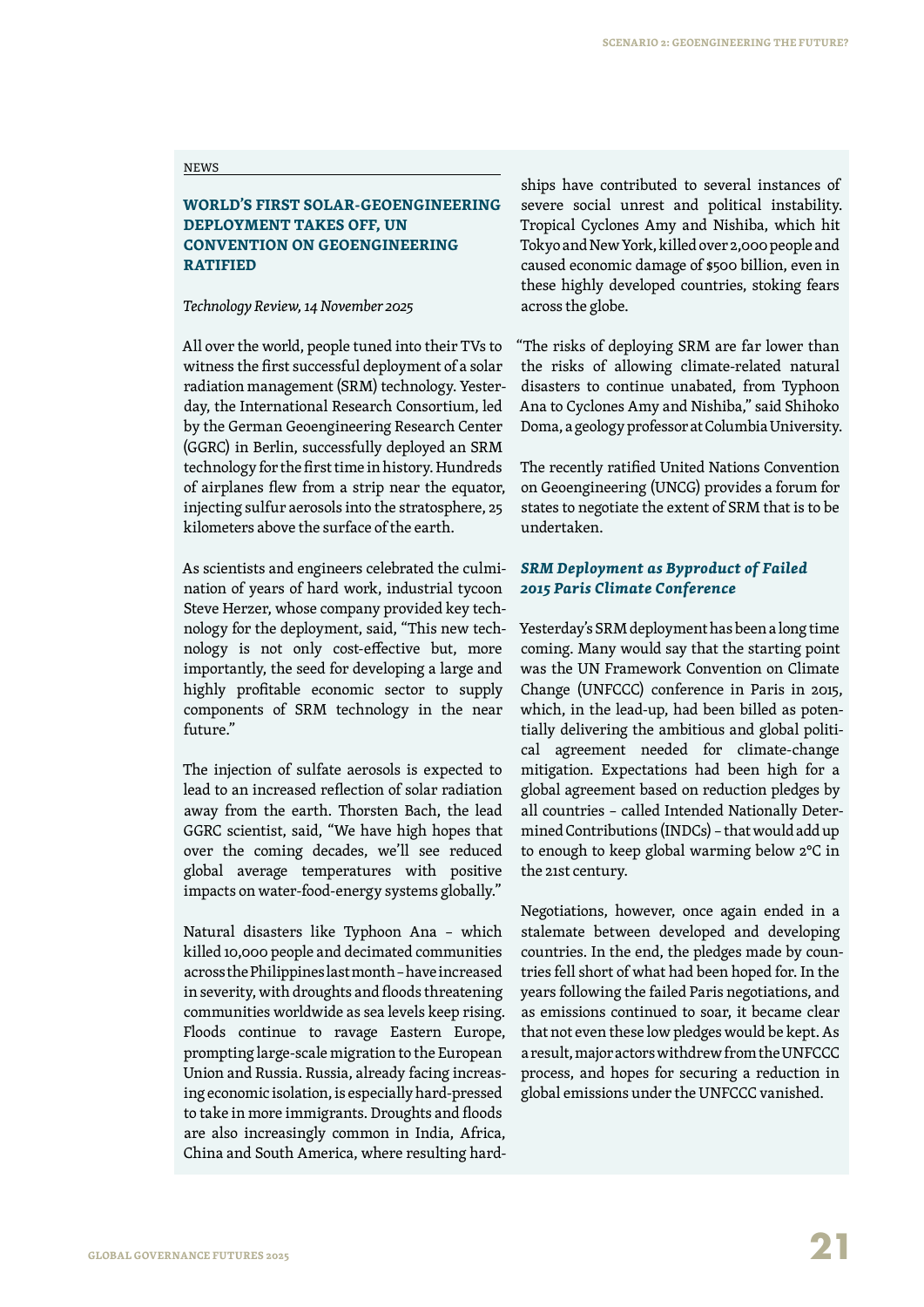#### *Industry Pours Funds Into Geoengineering Research*

Against this backdrop, scientists in several countries cooperated on SRM research and had access to significant and increasing funding from both public and private sources. Initial private funders were motivated by a desire to find innovative solutions to the largest global threat of the 21st century. The most important funder and early supporter of geoengineering research was Steve Herzer, a US entrepreneur who spent millions of dollars on early research and field tests, as well as on a media campaign in support of SRM research. As research on SRM technology progressed and deployment began to seem less far-fetched, venture capitalists also started to invest, expecting significant financial returns from a new technology that the world would desperately need.

The major international research collaboration, which was based on earlier work but gained momentum in 2020, has been actively supported by the US, the EU, Japan, India, Brazil and China. The GGRC, which coordinated yesterday's successful deployment, quickly developed into a leading institution on geoengineering. In less time than expected, GGRC researchers reached a major breakthrough and developed an SRM technology that was widely considered to be feasible and cost-effective. This development reached its next stage with yesterday's first large-scale deployment.

The deployment involved specialized airplanes injecting sulfur into the stratosphere, 25 kilometers above the surface of the earth. The particles scatter sunlight and lead to a lower incidence of solar radiation on the earth's surface. The effect is expected to last around two years and could then be repeated as needed. Models have shown that cloud formation in the troposphere will not be affected by the released sulfur, and that stratospheric ozone levels will not be significantly affected.

Accordingly, major companies have shown significant interest in various components of the new technology in order to gain a competi-

tive advantage in this emergent economic sector. Public-private partnerships are set to be a driving force of future developments in SRM technology.

### *Growing Political Support for Geoengineering*

What in hindsight appears like a natural progression of events may have seemed far-fetched in 2015, especially with regard to the political support that SRM enjoys today.

In the late 2010s, NGOs began to participate in the conversation. This put states under pressure to coordinate a political response to the ongoing and growing research efforts. After lengthy and complex informal discussions, states agreed to initiate formal global discussions on geoengineering within a new framework. Fresh from the failure of negotiations under the UNFCCC, governments needed to show that they were able to cooperate in solving urgent global crises, especially since severe climatic natural disasters continued to occur frequently. Fearing severe criticism from NGOs and the global and domestic public, many governments quickly agreed to convene a High Level Political Forum on Geoengineering.

#### *Creation of a Specialized UN Body: The UNCG*

In 2022, the High Level Political Forum on Geoengineering convened at the UN headquarters in New York and produced a proposal for a UN Convention on Geoengineering (UNCG). The UNCG established rules for conducting field tests in SRM, and created a technical body to coordinate research activities, a scientific advisory body to regularly assess the latest SRM research, a permanent secretariat and a dispute-resolution mechanism. The UNCG enjoyed broad support from the outset. It quickly became apparent that countries would rather be members of an institution that develops SRM – so as to be able to guide such development and to ensure that eventual deployment aligns with their own interests as much as possible – than be left out and risk not having a say in a matter that is bound to affect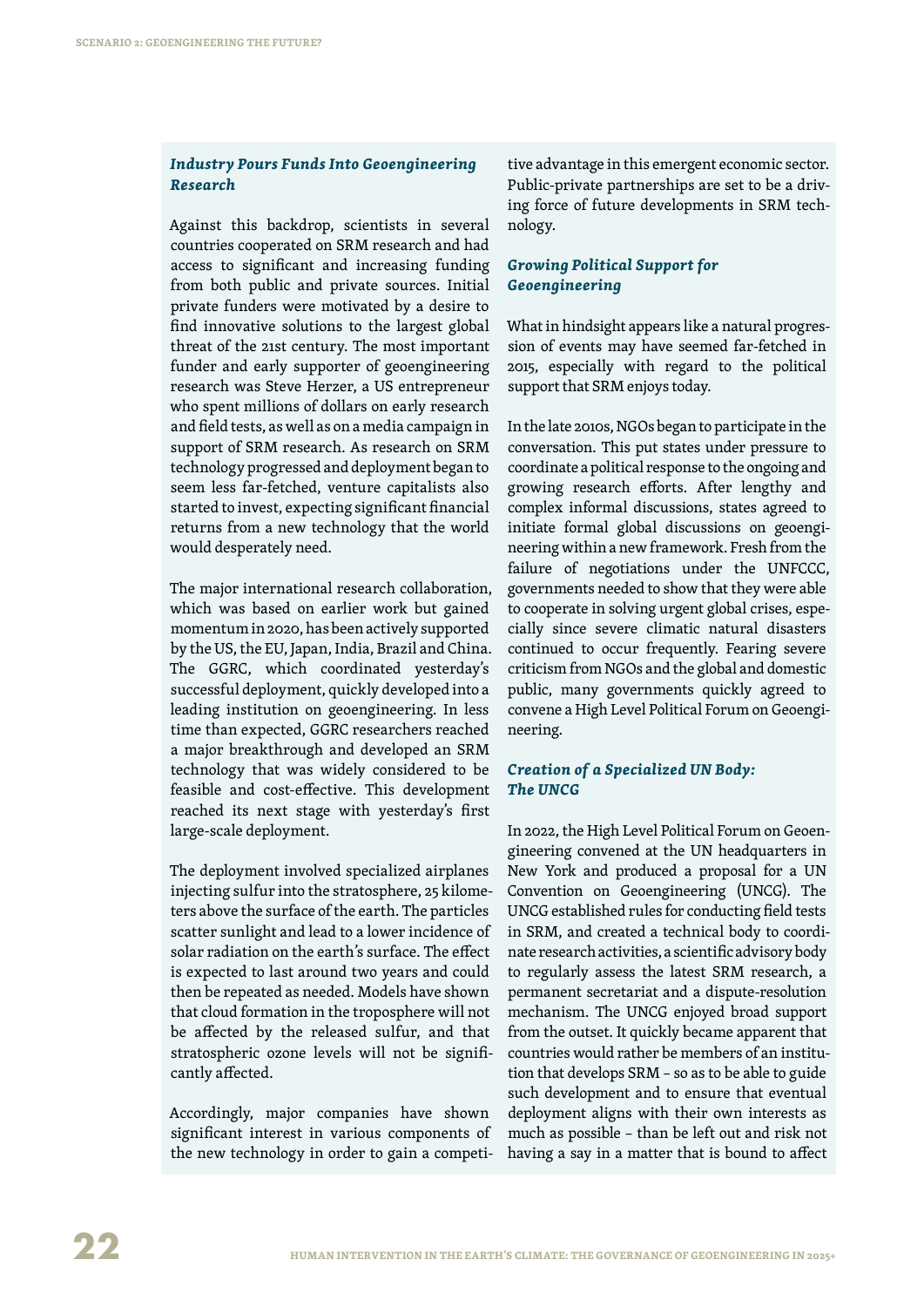everyone. Last month, the prerequisite 80th UN member state ratified the UNCG, which consequently came into force on 16 October 2025.

Experts and political commentators attributed the quick political agreement to the fast progress of research efforts, culminating in yesterday's breakthrough by the international research and technology collaboration led by GGRC. The emerging industrial sector supplying the airplanes, chemicals and other complex component technologies for SRM is expected to grow quickly.

#### op-ed

### **Major Technological Breakthrough in Geoengineering at the Expense of Sustainability**

*Technology Review, 14 November 2025*

Yesterday's so-called "successful deployment" is neither a deployment nor a success.

First of all, the "deployment" was intended to test the technique's climate effects. Re-branding this test as a deployment neglects the fact that it remains unclear whether injecting aerosol particles into the stratosphere will produce the desired outcomes – and only the desired outcomes. Over the last few years, laboratory experiments and small-scale tests may have brought new insights. However, they have never been able to simulate the effects of solar radiation management (SRM) deployment. Yesterday's "deployment" was designed to be a test in which all of humanity is used as a guinea pig.

Secondly, as long as we don't know all of the side effects, we cannot talk about success. We must wait and see how the massive injection of particles will play out. We can be quite certain that it will decrease the global temperature, and we can also be certain that it will lead to better climatic conditions for the parties that ratified the United Nations Convention on Geoengineering (UNCG), for it is they who now decide where to set the world's thermostat. However, it is still highly uncertain how yesterday's test will alter the climatic parameters in all global regions, and locally.

It is mere propaganda to call a risky test a successful deployment. Nobody knows this better than the entrepreneur who is pulling the strings behind the scenes, Steve Herzer. His pro-SRM media campaign is testament to this.

Yesterday's SRM deployment makes a revitalization of the UN Framework Convention on Climate Change (UNFCCC) process even less likely than before, though the world needs nothing more than joint action on reducing emissions. Is it still clear that the UNCG's goal is to stave off global warming long enough to allow the world the time to make the economic and social changes needed to cut greenhouse-gas emissions by the necessary amounts? Even the lead article of today's Technology Review did not mention this small but important fact. Or is SRM here to stay forever? A transformative reduction in carbon emissions through mitigation measures by the countries that agreed to use SRM as a transitional measure is yet to be seen. In addition, the large industrial sector being developed for geoengineering will surely prefer to keep up sulfur-aerosol injections for longer than currently foreseen, simply to guarantee its own continued existence and profitability. This is Economics 101.

Yesterday, we witnessed the victory of a cheap technological "quick fix" over long-term, sustainable and complex problem solving. We saw the final defeat of the UNFCCC by the UNCG, as transformations towards a sustainable post-carbon future were replaced with a risky technological quick fix.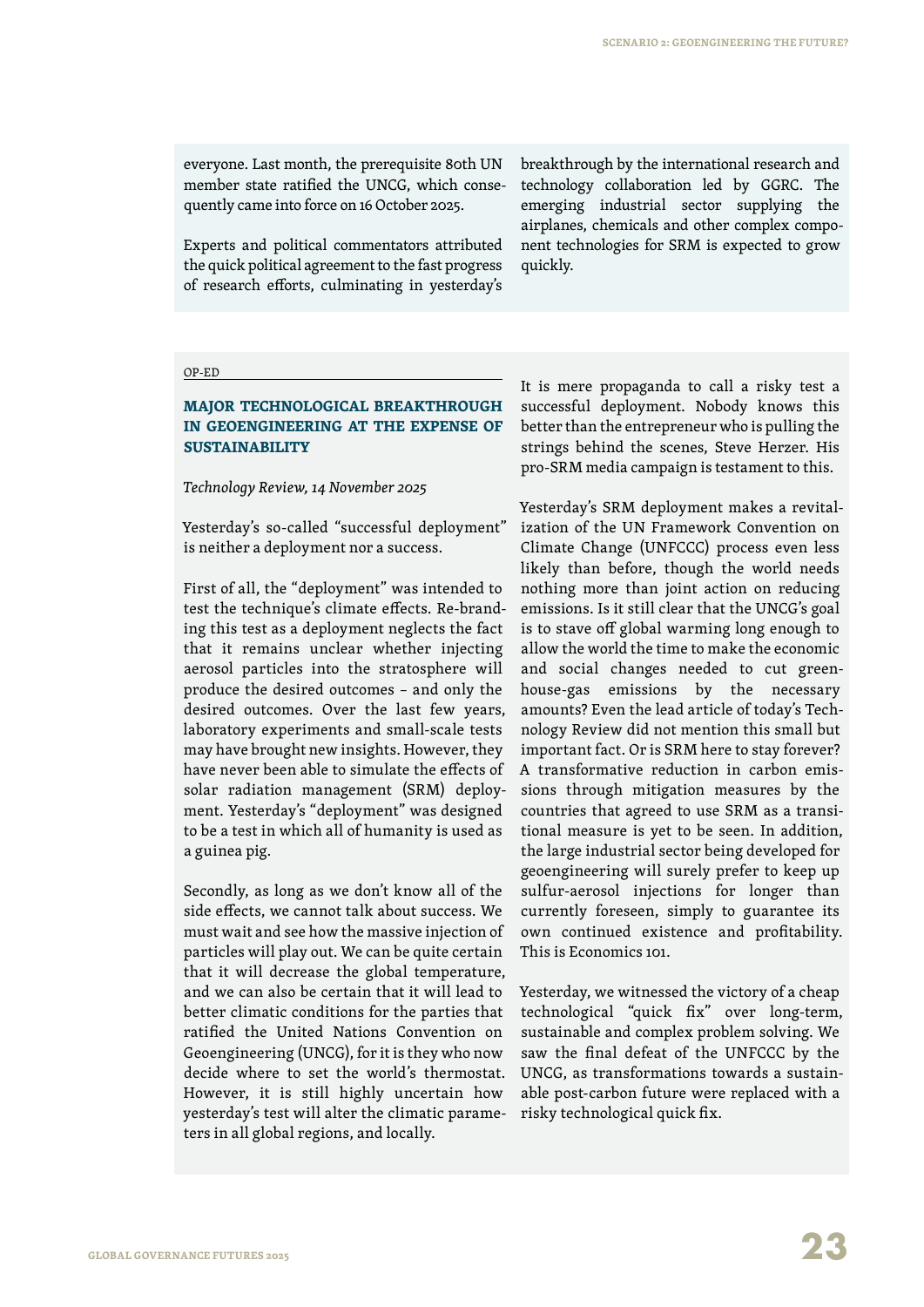## Opportunities and Threats

| <b>OPPORTUNITIES</b>                                                                                                                                                                                                                                                 | THREATS                                                                                                                                                                                                                                                                                                                                                                                |
|----------------------------------------------------------------------------------------------------------------------------------------------------------------------------------------------------------------------------------------------------------------------|----------------------------------------------------------------------------------------------------------------------------------------------------------------------------------------------------------------------------------------------------------------------------------------------------------------------------------------------------------------------------------------|
| Countries see the need to create a global governance<br>mechanism for geoengineering, given its trans-<br>boundary nature (eg, UNCG). An inclusive gover-<br>nance mechanism is created under the UN umbrella,<br>following negotiations in a rather informal forum. | Although SRM is originally justified as a time-limited<br>response intended to ward off some of the near-term<br>impacts of climate change while the economy is de-<br>carbonized, SRM governance finds itself increasingly<br>decoupled from mitigation and adaptation. This cre-<br>ates disincentives for relevant parties to work further<br>on the root causes of climate change. |
| The governance mechanism for geoengineering put<br>in place draws, at least on paper, a clear link to miti-<br>gation and adaptation.                                                                                                                                | Vested interests could create powerful lobbies in fa-<br>vor of geoengineering, as funders and companies sup-<br>plying the technological components may be inter-<br>ested in maintaining deployment in order to safe-<br>guard their own futures.                                                                                                                                    |
| Government agencies and private actors cooperate on<br>the development of a geoengineering governance<br>framework.                                                                                                                                                  |                                                                                                                                                                                                                                                                                                                                                                                        |

The core dynamic in this scenario stems from the tension between the intention to deploy SRM only for a limited time and the difficulty of actually achieving cessation of an ongoing SRM deployment, given the vested interests of a new industrial sector that emerges from the deployment. This latter aspect is not a dominant part of the discourse around SRM deployment in our scenario, due in part to a successful media campaign by one of the leading entrepreneurs in the field. Furthermore, the scenario points out the importance of framing and highlights

how the terms "test" and "deployment" might come to be contested in the case of SRM. Finally, the scenario suggests that while establishing early governance is an important part of preventing future conflict over SRM, governance may also have a facilitating effect by making future deployment of the technology more likely (or even possible in the first place). In the scenario, this manifests in the absence of sustained and impactful engagement with the topic on the part of civil society.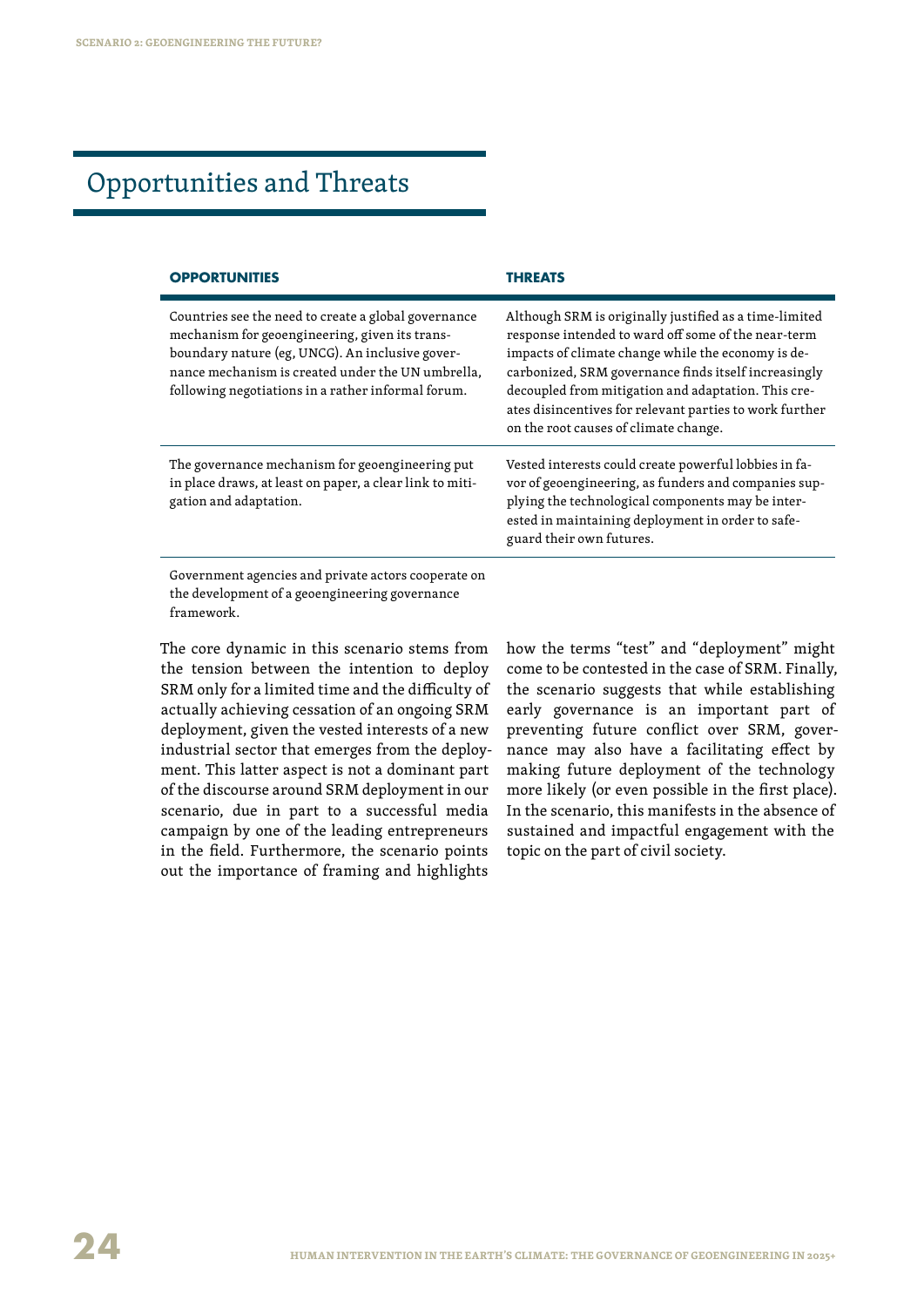## **Policy Recommendations**

This report is based on the following elements of  $\;\;\rightarrow$  To this end, the IPCC should establish a permagood global SRM governance:

- › Enhance inclusiveness;
- › Create transparent decision-making structures;
- › Promote research collaboration and consultation;
- › Prevent deployment in the absence of legally binding international agreement.

The policy recommendations presented in this report are developed with these elements of SRM governance and the potential consequences of our two scenarios in mind. These recommendations also have implications for the global governance of geoengineering more broadly. They are intended for a situation in which geoengineering research significantly gains momentum.

### **Publish an Intergovernmental Panel on Climate Change special report on SRM**

› In the case that SRM research intensifies significantly, periodic comprehensive assessments of the state of SRM research are critical for ensuring that research results are available to a broad audience. This will help build trust by providing a transparent, common reference point for discussions about the science, technology, impacts and broader societal context of SRM.

- nent working group with rotating membership that builds off of the discussions of geoengineering in the Fifth Assessment Report (AR5) to compile a Special Report on SRM (SRSRM). As research is currently only in the very early stages and the overall research effort remains limited, establishing such a working group should be conditional upon the speed at which research proceeds in coming years.
- › The IPCC should create a mechanism now to decide when the time is right to begin compiling and issuing the SRSRM, taking progress in SRM research into account. The report should then be updated on a semi-regular basis, accompanied by active outreach activities to promote discussions on the subject. As need arises, these special reports could be extended to other geoengineering approaches that merit attention.

#### **Form a UN advisory board on SRM**

› An advisory board should be established under the auspices of the UN that discusses the international socioeconomic context of, as well as ethical questions related to, SRM, within the broader context of geoengineering, climate change and sustainability. This board should be composed of stakeholders representing a broad spectrum of expertise and backgrounds in the public, private and civil society sectors, including the academic community (in the natural sciences, social sciences and humanities), NGOs and other organizations, like religious groups.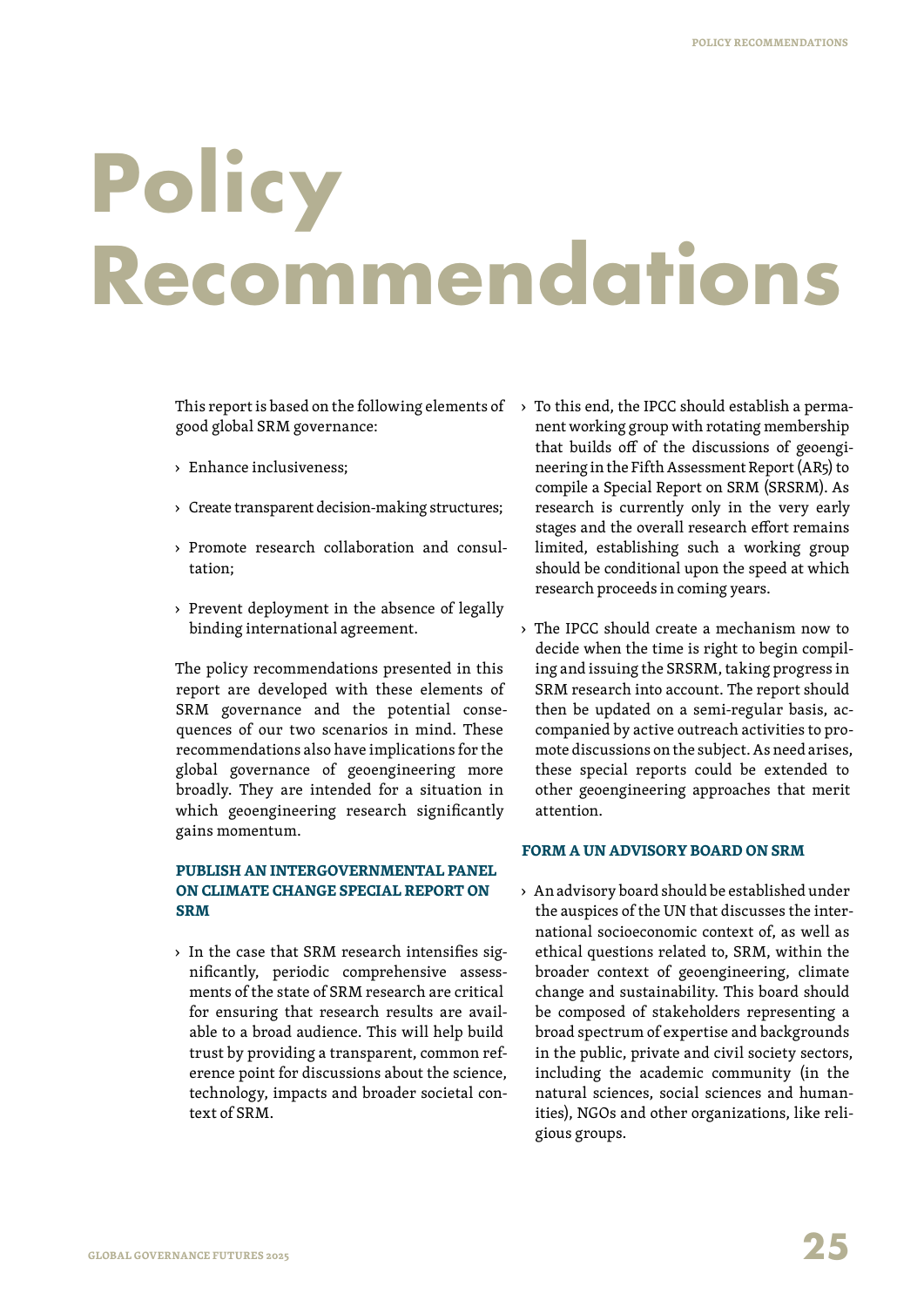- › The IPCC SRSRM may help determine when this advisory board is needed, as the wisdom of creating a high-level UN board on a set of currently hypothetical techniques that are largely not even past the proof-of-concept stage and are receiving little to no funding is questionable. But given the severity of the threats associated with climate change, the promising (but uncertain) results from early computer-modeling studies of SRM, and the many difficulties and large uncertainties associated with SRM, it may be advisable to establish an open, critical and inclusive discussion on SRM at an early stage.
- › Alternatively, this advisory board could be established at a later stage, once the IPCC SRSRM pronounces significant advances in relevant research and technology.

### **Create a new negotiation track for geoengineering under the UNFCCC**

- › SRM has been and should be considered supplementary to mitigation and adaptation efforts to combat climate change. It should not be considered a substitute for mitigation. It is therefore important to create a central global forum to discuss SRM and to do so in connection with climate-change policy more broadly.
- › Should SRM research continue and funding significantly increase, a new multi-stakeholder negotiation track for geoengineering should be created under the UNFCCC.
- › In particular, there are five important factors that need to be considered in the creation and initial framework-setting of this new geoengineering track:
	- 1. Parties in this negotiation should design a linkage mechanism ensuring that geoengineering is considered a supplementary means, and not an alternative, to climatechange mitigation and adaptation. One way to effectively implement such a linkage is to make any significant funding for SRM conditional upon strong mitigation efforts.
- 2. Parties should have a clear definition of the scope of geoengineering covered in this track in order to have focused discussions and pathways for ensuring targeted steps and actions.
- 3. Parties should formulate a set of global norms or rules for small-scale geoengineering research experiments that can provide legitimacy for such activities and ensure their environmental safety.
- 4. Non-party stakeholders such as the private sector and civil society – currently represented at the UNFCCC negotiations as part of the nine Major Groups – should ensure that their diverse voices are heard over the course of forming the negotiation track on geoengineering, as well as in the negotiations to be held under this track. In addition, the UNFCCC communications and outreach department should actively issue regular media releases on the progress of the geoengineering negotiation track to engage with the global public.
- 5. Concerned parties should closely monitor progress in geoengineering research, techniques and other related activities. There should be regular reports on country- and region-specific geoengineering developments. Countries and organizations of advanced technologies should also use and increase existing scientific capacities to monitor geoengineering activities that the geoengineering development and update reports may not be able to cover.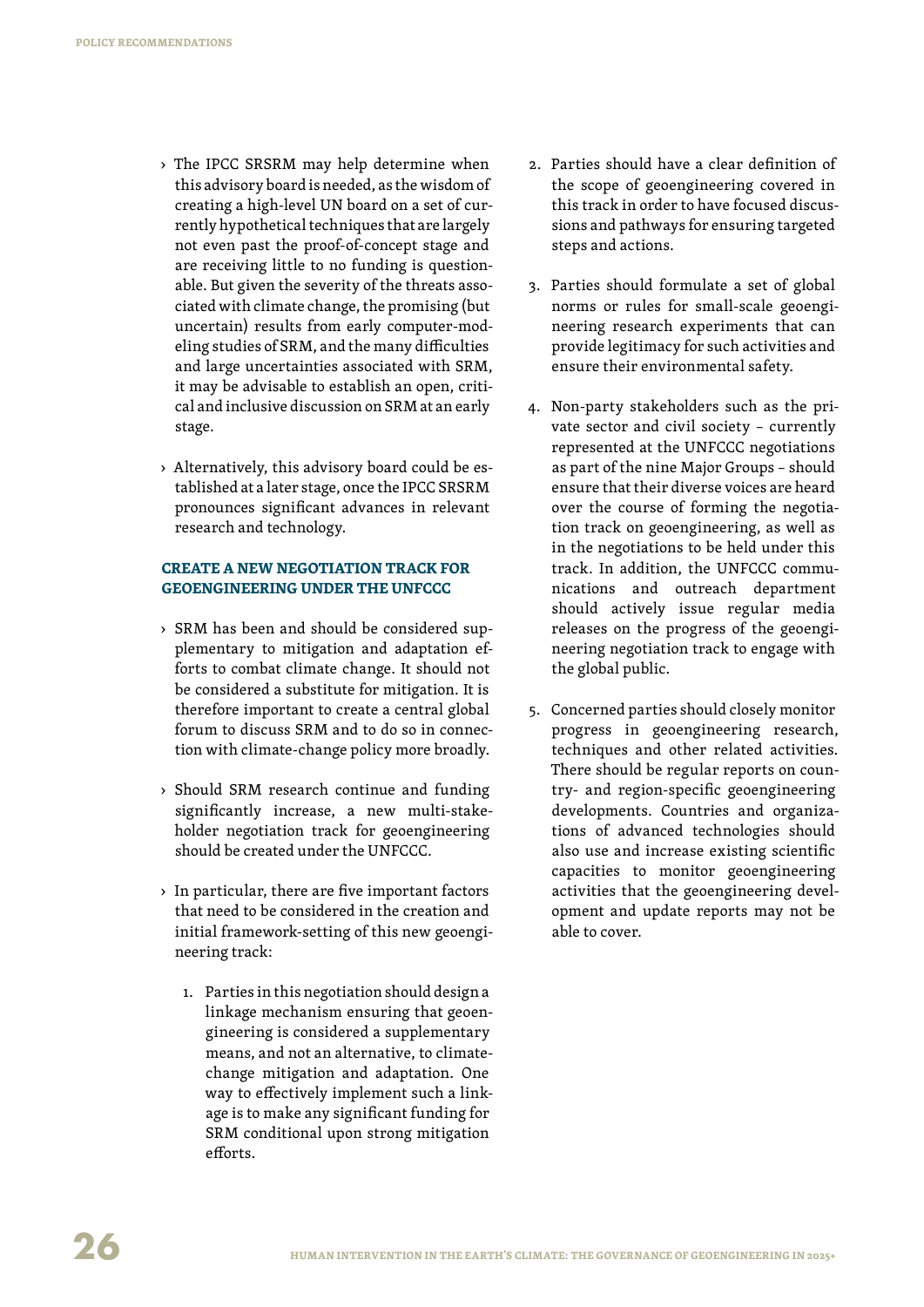# **Fellows of the Global Geoengineering Governance Working Group**

**Masahiko Haraguchi** is a PhD candidate in the Department of Earth and Environmental Engineering at Columbia University. His research interests include climate risk assessment and mitigation, water resource management, critical infrastructure management and supply chain resilience. He also studies urban planning as a National Science Foundation trainee and conducts research at the Earth Institute of Columbia University. As a lead researcher, Masa has written twice, in 2013 and 2015, for the Global Assessment Report, a biennial report of the UN International Strategy for Disaster Reduction. Previously, Masa worked for the World Bank to design a training program on how cities should address climate mitigation and adaptation by utilizing climate finance. Before the World Bank, he worked on a research project at the NASA Goddard Institute for Space Studies that investigated the impact of climate change on cities. At the Goddard Institute, he assisted in launching the first book of the "Climate Change and Cities" series. He also led a UN Human Settlements Programme research project on greenhouse-gas emissions from the

New York metropolitan area as a case study for the Global Report on Human Settlements 2011, and he worked at the Asian Development Bank in 2008. He earned a master's in climate policy from Columbia University as a World Bank Graduate Scholar, and a postgraduate degree in development economics from the Institute of Developing Economies under the Ministry of Economy, Trade and Industry in Japan.

**Rongkun Liu** currently works as a technical advisor for the Koshi Basin Programme at the International Centre for Integrated Mountain Development (ICIMOD), based in Kathmandu, Nepal. At ICIMOD, he is focusing on a rapid freshwater ecosystem assessment in the Tibet Autonomous Region's Koshi River basin. Previously, Rongkun was a program manager at the Pendeba Society of the Tibet Autonomous Region, where he was in charge of projects that promoted environmental conservation and community development in the Mount Everest region. He also worked with the Mekong Institute in Thailand, Yunnan Provincial Environmental Protection Department in China and the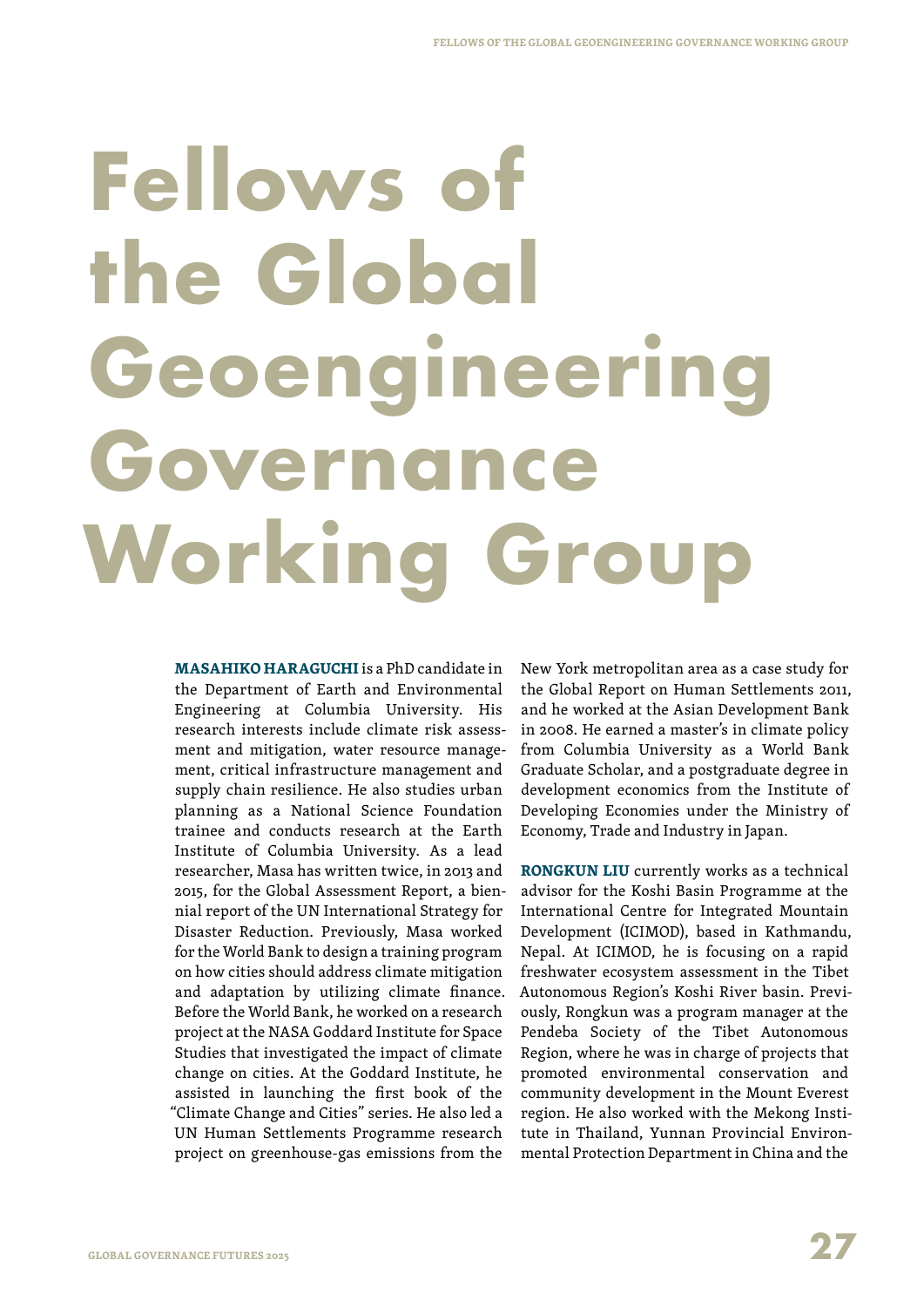World Resources Institute in the US on various environmental projects funded by bilateral government agreements and multinational development organizations. Rongkun holds a bachelor's in international relations from Peking University and a master's in global environmental policy from American University in Washington, DC.

**JASDEEP RANDHAWA** is a consultant at the UN Human Settlements Programme in Nairobi, Kenya. As a lawyer and public policy analyst, Jasdeep has expertise in international development, having advised governments and international organizations on water resource management and sanitation and on public-sector reforms. She has worked for the Environment Directorate at the Organisation for Economic Cooperation and Development, for the Government of India (Ministry of Home Affairs and Ministry of Law and Justice, and the Planning Commission) and for the Water Security Initiative at Harvard. She has also been a law clerk for the Supreme Court of India, and a judicial marshal in the High Court of Hong Kong. She has engaged in corporate law, litigation and arbitration practices. In 2013, she represented India as a Young Delegate at the G20 Youth Forum in St. Petersburg, Russia. Jasdeep holds a master's in law from Yale Law School, a bachelor's in civil law from the University of Oxford and a master's in public policy from Harvard Kennedy School, where she was a recipient of the International Peace Scholarship for Women.

**Susanne Salz** is a project manager at the Collaborating Centre on Sustainable Consumption and Production (CSCP), with a focus on translating sustainability policy into concrete action on the ground in the public and private sectors. Prior to joining CSCP, Susanne managed the involvement of local governments in the UN Rio+20 summit in her role as head of the secretary general's office at ICLEI - Local Governments for Sustainability. Susanne has also worked at UN Volunteers and the Organisation for Economic Cooperation and Development. She holds a master's in international relations from the London School of Economics and a bachelor's from the University of Sussex, including an exchange year at the Instituts d'études politiques (Sciences Po) in Paris. Susanne speaks fluent German, English and French, as well as some Spanish. She loves sports and enjoys rowing in particular.

**Stefan Schäfer** is the academic officer of the Sustainable Interactions with the Atmosphere research cluster at the Institute for Advanced Sustainability Studies (IASS) in Potsdam, Germany. He is also the co-leader of the research group on climate engineering at the IASS, together with IASS Scientific Director Mark Lawrence. A political scientist by training, Stefan currently focuses on national and international governance of emerging technologies in general and of climate engineering technologies in particular. Stefan holds a master's in political science, philosophy and history from the University of Tübingen and is currently pursuing his doctorate at the Free University in Berlin.

**MUDIT SHARMA** is a consultant at the Nairobi office of the management consulting firm Dalberg Global Development Advisors. At Dalberg, he has worked on a number of strategy projects spanning multiple African countries, mainly in the following sectors: access to finance, energy, agriculture, youth development and inclusive business. Prior to Dalberg, he was a senior project manager for new innovations at KickStart International, a social enterprise based in Kenya. Reporting to the COO of Kick-Start, he was responsible for special projects in product management, marketing and supply chain. Before KickStart, Mudit worked with the Wildlife Conservation Society in Uganda, where he developed business plans for national parks in the country and advised the parastatal managing the national parks on revenue-growth strategy. Mudit also has extensive experience managing software projects in various industries in the US and India. He holds a bachelor's in mechanical engineering from Saurashtra University in India and a master's in business from INSEAD in France.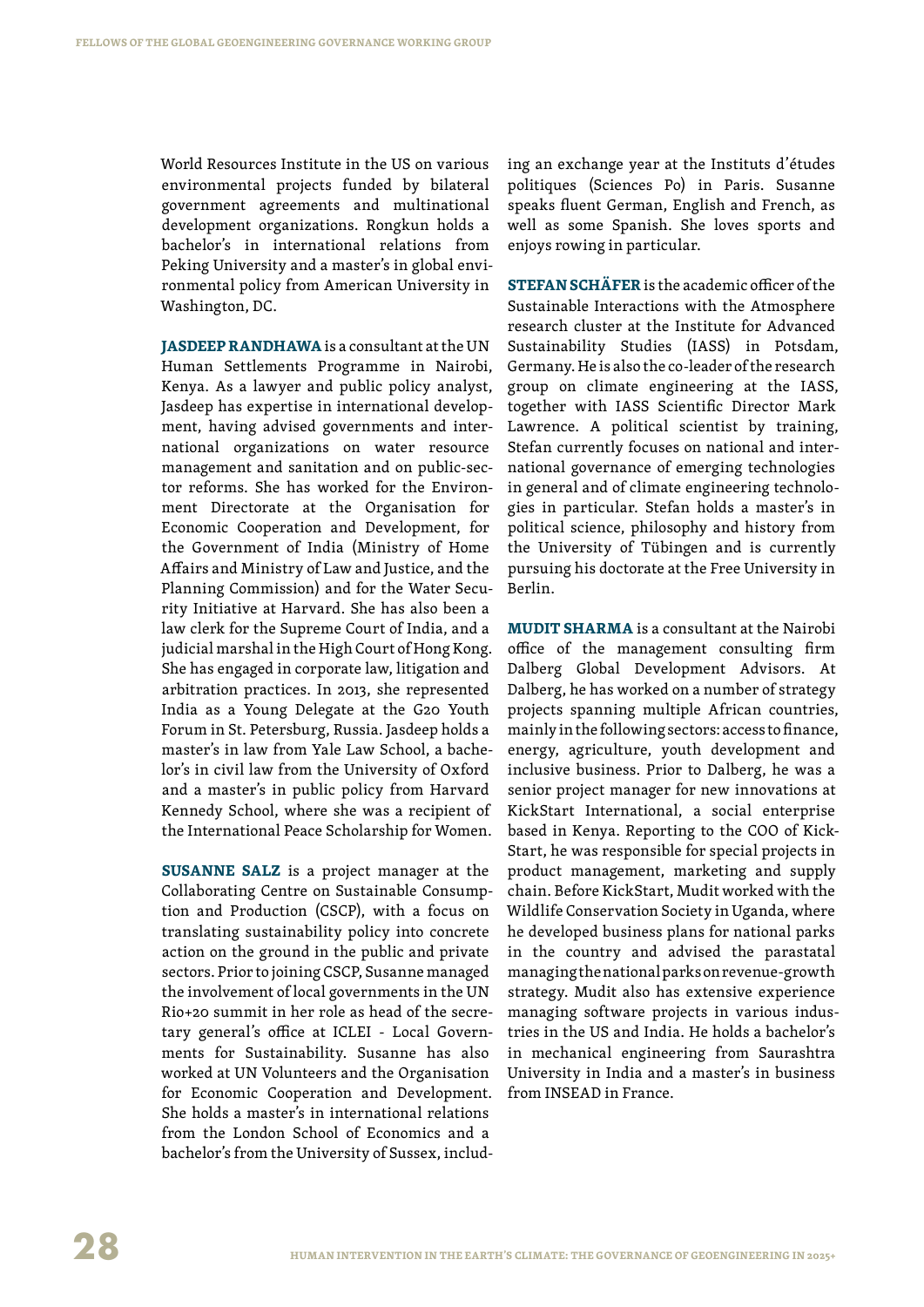**SUSAN CHAN SHIFFLETT** is a program associate at the Woodrow Wilson Center's China Environment Forum (CEF), specializing in the water-energy-food nexus. Susan works with governments, companies and NGOs to address China's most pressing energy and environment challenges. Prior to joining CEF, Susan worked at the Asia Foundation on anti-human trafficking programs. She also served as a research assistant at China's Center for Disease Control and Prevention, working on projects funded by the National Institute of Health researching high-risk HIV/AIDS populations near the border of China and Vietnam. She holds a master's in international relations from Johns Hopkins School of Advanced International Studies and a bachelor's in biology from Yale University.

**Akiko Suzuki** is a deputy director in the Financial Affairs Division at the Japanese Ministry of Foreign Affairs. Akiko joined the Ministry in 2004 and focuses predominantly on environmental issues and development assistance. She was a member of the Japanese delegation to UN climate change negotiations, specializing in tropical deforestation. She has also worked for G8 and G20 processes, covering discussions in the Development Working Groups. Akiko graduated from the University of Hitotsubashi, where she majored in law. She holds a diploma in diplomatic studies from the University of Oxford and an LLM in international law from the University of Edinburgh.

**YING YUAN** works as senior campaign manager with the Greenpeace Beijing office, leading its renewable energy works. Before joining Greenpeace, Ying was a Knight Science Fellow at MIT from 2012 to 2013, researching extensively on climate policy and science. Ying was also a senior journalist, with seven years of experience covering environmental and energy issues in China, and recognized as a top practitioner in these fields. She has written for publications including Southern Weekly and The New York Times. Ying holds a master's in foreign language and literature as well as a bachelor's in economics from the University of International Business and Economics in Beijing. She is currently a PhD candidate at Peking University, with a focus on climate change and international governance.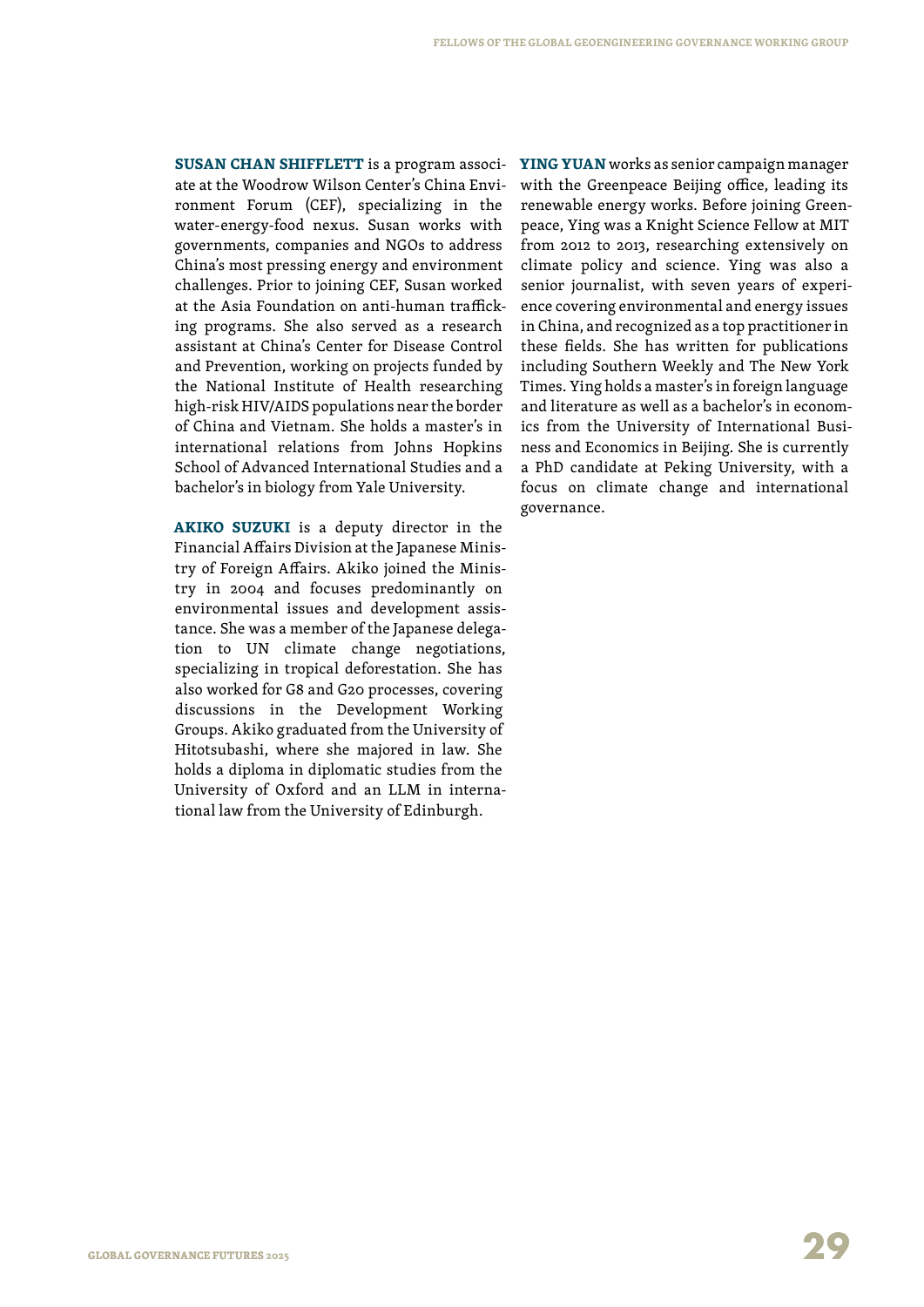# **Annex: Scenario-Plannin Methodology**

The methodology underlying this report is structured scenario planning. Commonplace at private- and public-sector organizations, the methodology is designed to facilitate strategic long-term planning in the face of an uncertain future. A "scenario" is a possible and internally consistent trajectory of the future. To develop scenarios, the GGF 2025 geoengineering group performed four steps. First, we collected and investigated what we hypothesized would influence the future of global geoengineering governance. Second, we performed a factor-system analysis to distill the most crucial factors. Third, drawing upon this analysis, we constructed two scenarios. And fourth, we derived key strategic implications and policy options.

## Factor Collection and Selection

We collected the most salient technological, social, economic, environmental and geopolitical developments that influence global geoengineering governance. These included trends related to the UNFCCC negotiations, cooperation on geoengineering research, country positions and geopolitical dynamics. From the list of

43 factors, we identified 14 that stood out for their potential impact and their level of uncertainty (see Table 1). We subsequently defined two or three possible future trajectories for each crucial variable to complete our factor analysis.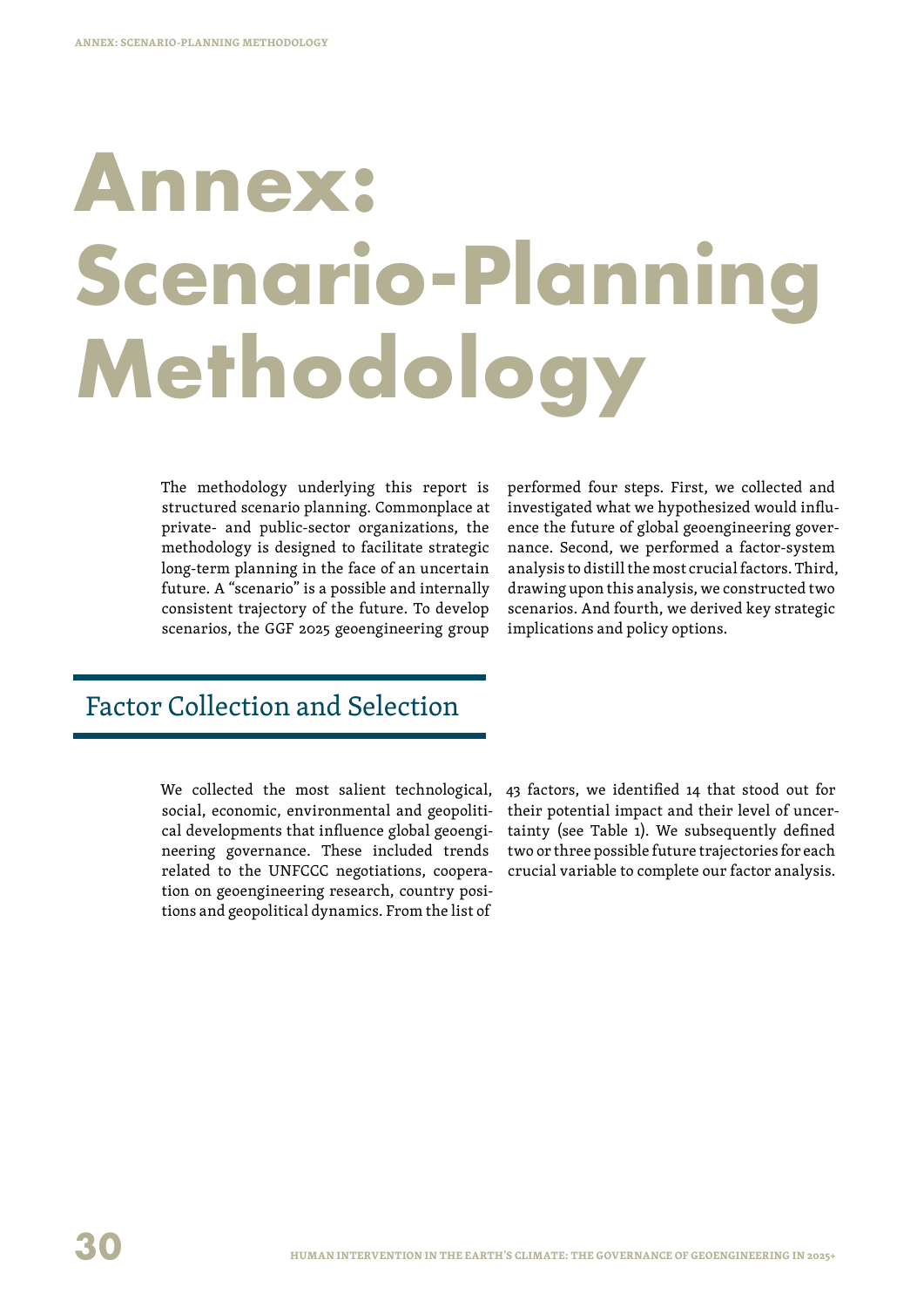| <b>MUUR</b>                                                                         | USSIBLE UUTCUMES                                              |                                                                                                                                                                     |                                                                                                                       |
|-------------------------------------------------------------------------------------|---------------------------------------------------------------|---------------------------------------------------------------------------------------------------------------------------------------------------------------------|-----------------------------------------------------------------------------------------------------------------------|
| Public awareness of GE                                                              | Low                                                           | High                                                                                                                                                                |                                                                                                                       |
| NGO engagement                                                                      | Many are well informed and<br>engaged                         | Only a few are commenting                                                                                                                                           |                                                                                                                       |
| UNFCCC negotiations                                                                 | Binding reduction agreement<br>in 2015-2025 COP               | No binding agreement;<br>UNFCCC loses relevance,<br>while other fora rise                                                                                           | No binding agreement;<br>UNFCCC remains central                                                                       |
| Research cooperation on<br>GE                                                       | Strong international<br>collaboration                         | Ad hoc research<br>collaborations, mostly<br>bilateral                                                                                                              | Competition and mistrust<br>between countries prevent<br>research collaboration                                       |
| Industry interest in<br>investing in GE                                             | Significant interest                                          | Little interest                                                                                                                                                     |                                                                                                                       |
| Degree of<br>institutionalization and<br>formalization of a<br>governance framework | Low                                                           | Medium                                                                                                                                                              | High                                                                                                                  |
| Number or severity of<br>climatic natural disasters                                 | Increase                                                      | Moderate increase                                                                                                                                                   | No increase or decrease                                                                                               |
| Impact of GE on water-<br>food-energy systems                                       | Considerable negative impact                                  | Considerable positive impact                                                                                                                                        | Little impact                                                                                                         |
| <b>GE</b> test results                                                              | GE is increasingly perceived<br>as feasible                   | GE is increasingly perceived<br>as unfeasible                                                                                                                       |                                                                                                                       |
| US view regarding GE<br>research, funding and<br>governance                         | US takes leading role in<br>promoting GE                      | US provides little funding<br>and takes similar status quo<br>stance on GE governance                                                                               | US prohibits research and<br>commercialization; US also<br>plays the "spoiler" in<br>negotiations on GE<br>governance |
| EU view regarding GE<br>research, funding and<br>governance                         | EU takes a leading role in<br>promoting GE                    | EU provides funding,<br>undertakes small-scale<br>projects and is more<br>proactive in getting allies; EU<br>takes similar status quo<br>stance on GE<br>governance | EU prohibits research and<br>commercialization; EU<br>takes similar stance on<br>GE governance                        |
| Global emissions                                                                    | Rapidly increasing<br>("business as usual"),<br>or even worse | Stabilized (2025=2014)                                                                                                                                              |                                                                                                                       |
| Geopolitical dynamics                                                               | No conflicts (economic<br>cooperation is intact)              | Conflicts (in a broad sense,<br>including economic<br>sanctions) involving at least<br>two major powers                                                             |                                                                                                                       |
| BRICS view regarding GE<br>research, funding and<br>governance                      | Agreed on taking a leading<br>role                            | Agreed on blocking GE<br>research and deployment                                                                                                                    | Split and diverse opinions                                                                                            |

### **FACTOR POSSIBLE OUTCOMES**

*Table 1: Crucial Factors and Trajectories*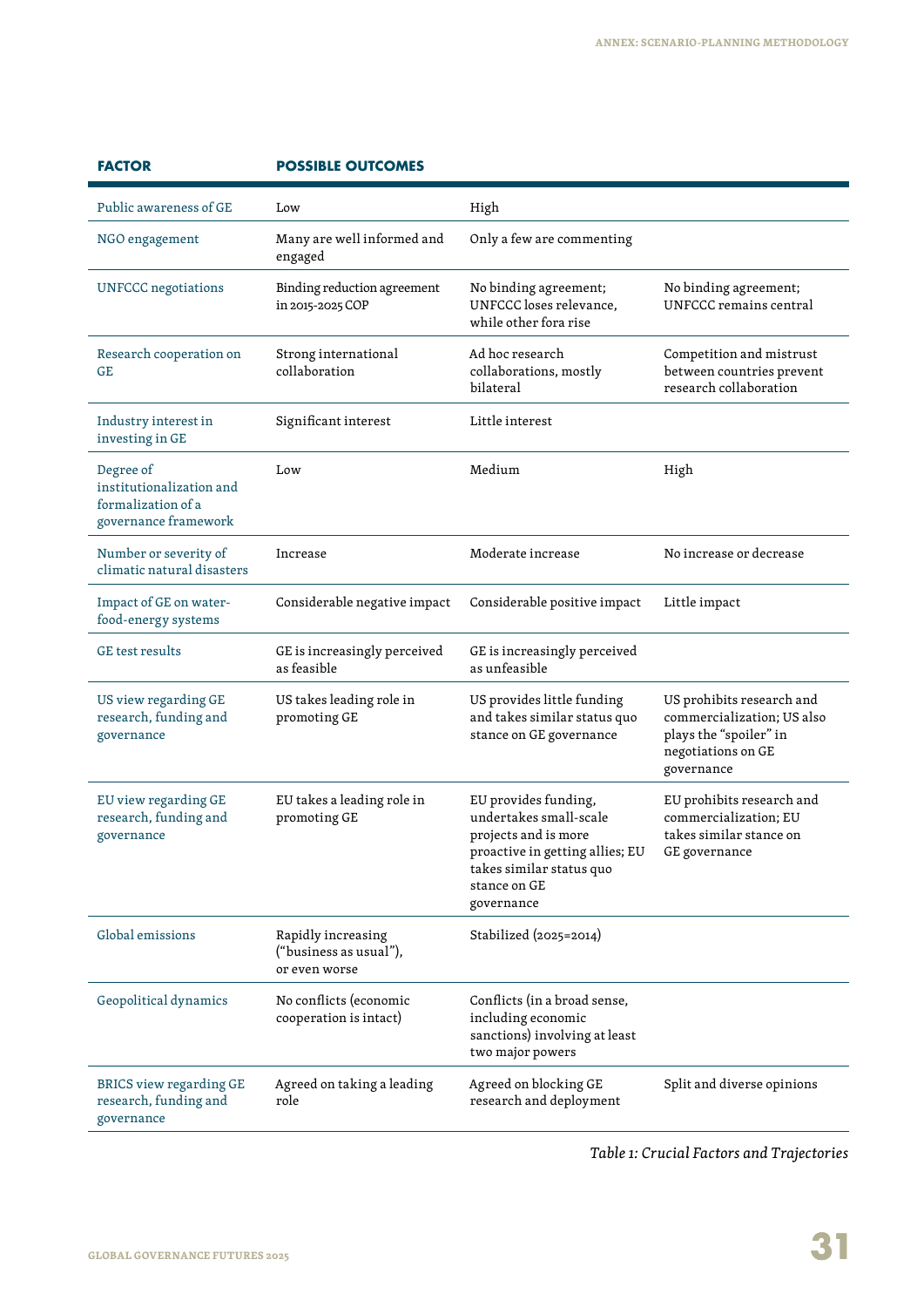## Factor-System Analysis and Scenario Construction

To observe cross-impact and interaction effects, we rated cross impacts between all crucial-factor trajectories and created a matrix of rules for how these factors and their respective outcomes are interrelated. We utilized a computer program (ScenarioWizard, developed at the Stuttgart Research Center for Interdisciplinary Risk and Innovation Studies) to run a cross-impact balance analysis that separates the plausible and consistent sets of factor outcomes from the inconsistent ones. Then we selected two relatively diverse, abstract scenario frameworks, illustrating a rather wide room of possible developments (see

Table 2). We named our scenarios "Mitigating for the Future?" and "Geoengineering the Future?" In the two scenarios, some factors take similar trajectories, while other factors develop in differing or opposing ways. For example, we envision NGOs and the media being engaged in both scenarios. On the other hand, factors like the success of UNFCCC negotiations follow very different trajectories in the two scenarios. Thus, the two scenarios represent two different directions on a continuum of possible futures.

|                                                                                         | <b>MITIGATING FOR THE</b><br><b>FUTURE?</b>                                       | <b>GEOENGINEERING THE</b><br><b>FUTURE?</b>     |
|-----------------------------------------------------------------------------------------|-----------------------------------------------------------------------------------|-------------------------------------------------|
| <b>UNFCCC</b> negotiations                                                              | Binding reduction agreement                                                       | No binding agreement; UNFCCC loses<br>relevance |
| Research cooperation on<br><b>GE</b>                                                    | Competition and mistrust between<br>countries prevent research collabora-<br>tion | Strong international collaboration              |
| Degree of institutional-<br>ization and formalization<br>of a governance frame-<br>work | Low                                                                               | High                                            |
| BRICS view regarding GE<br>research, funding and<br>governance                          | Split and diverse opinions                                                        | Agreed on taking a leading role                 |

*Table 2: Scenario Comparison*

Having defined two plausible and selective future states of geoengineering governance, we employed a driver-driven analysis to learn more about the forces that primarily influence developments versus those that are influenced or "driven" by other factors. We then determined the status quo in 2025 in so-called "Pictures of the Futures" and then created corresponding

histories for our pictures of the future by engaging in a collective writing process to describe the developments between 2015 and 2025. Recognizing that the future rarely proceeds in a linear fashion, we incorporated turning points into each scenario.